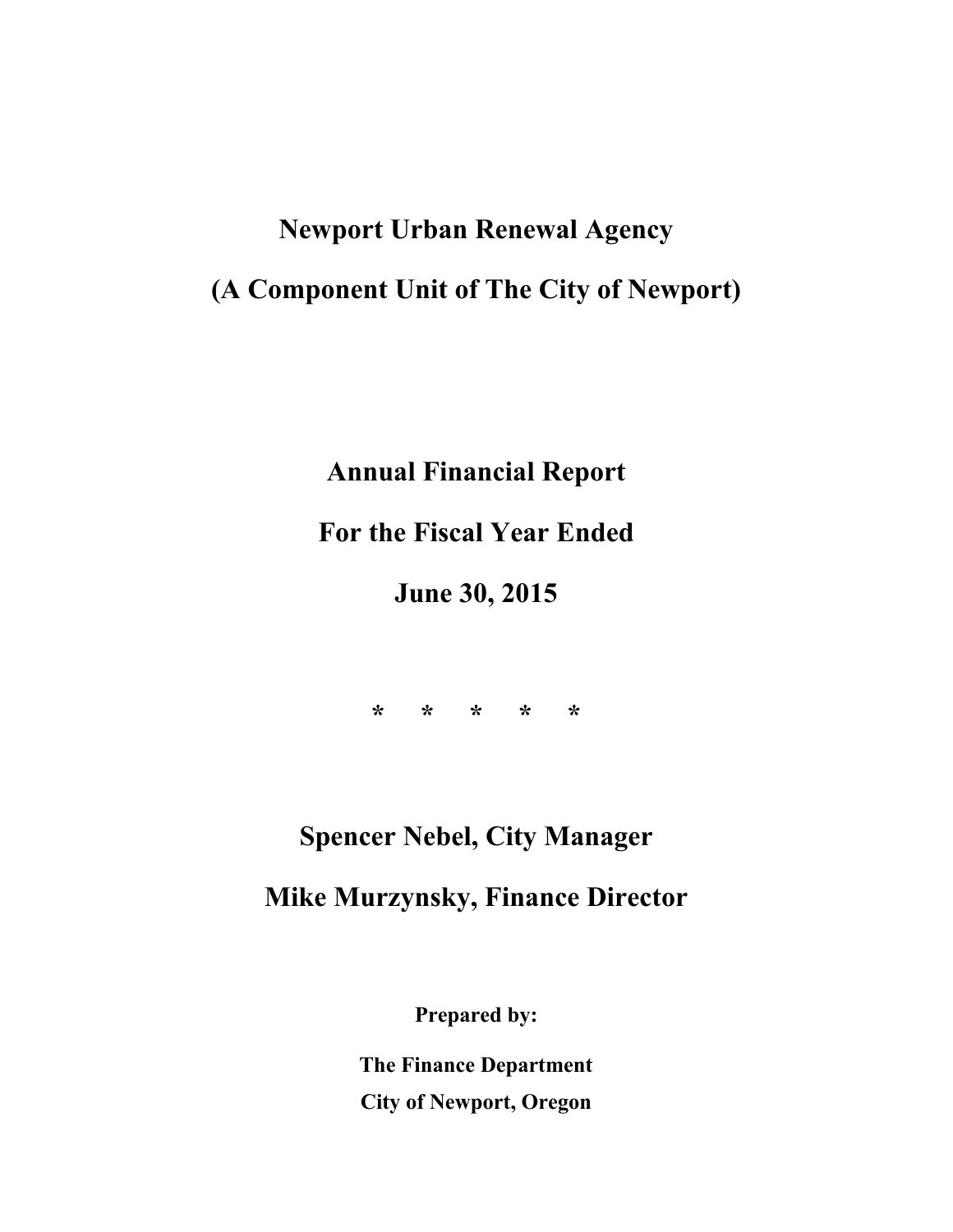#### **Newport Urban Renewal Agency** 169 SW Coast Highway Newport, Oregon 97365 www.newportoregon.gov

#### Board Members, Administrative Staff and Principal Financial Staff as of June 30, 2015

| <b>Board Members</b> | Years of<br>Service | Term Expires      |
|----------------------|---------------------|-------------------|
| Sandra Roumagoux     | 2.5                 | December 31, 2016 |
| Dean Sawyer          | 2.5                 | December 31, 2016 |
| David Allen          | 4.5                 | December 31, 2018 |
| Laura Swanson        | 2.5                 | December 31, 2016 |
| Ralph Busby          | 2.5                 | December 31, 2016 |
| <b>Mark Saelens</b>  | 2.5                 | December 31, 2018 |
| Wendy Engler         | 0.5                 | December 31, 2018 |

| <b>Administrative Staff</b>           |                   | Year<br>in this<br>Position | Years of<br>Service<br>with the<br>City of<br>Newport |
|---------------------------------------|-------------------|-----------------------------|-------------------------------------------------------|
| City Manager                          | Spencer Nebel     | 1.5                         | 1.5                                                   |
| Finance Director                      | Mike Murzynsky    | 1.0                         | 1.0                                                   |
| City Attorney                         | <b>Steve Rich</b> | 0.5                         | 0.5                                                   |
| Public Works Director                 | <b>Tim Gross</b>  | 3.0                         | 4.0                                                   |
| <b>Community Development Director</b> | Derrick Tokos     | 6.0                         | 6.0                                                   |
| Park and Recreation Director          | Jim Protiva       | 10.0                        | 10.0                                                  |
| Library Director                      | Ted Smith         | 6.0                         | 6.0                                                   |
| Police Chief                          | Mark Miranda      | 12.0                        | 12.0                                                  |
| Fire Chief                            | Rob Murphy        | 1.0                         | 8.0                                                   |

#### **Principal Finance Staff**

Finance Director Mike Murzynsky

Assistant Finance Director Linda Brown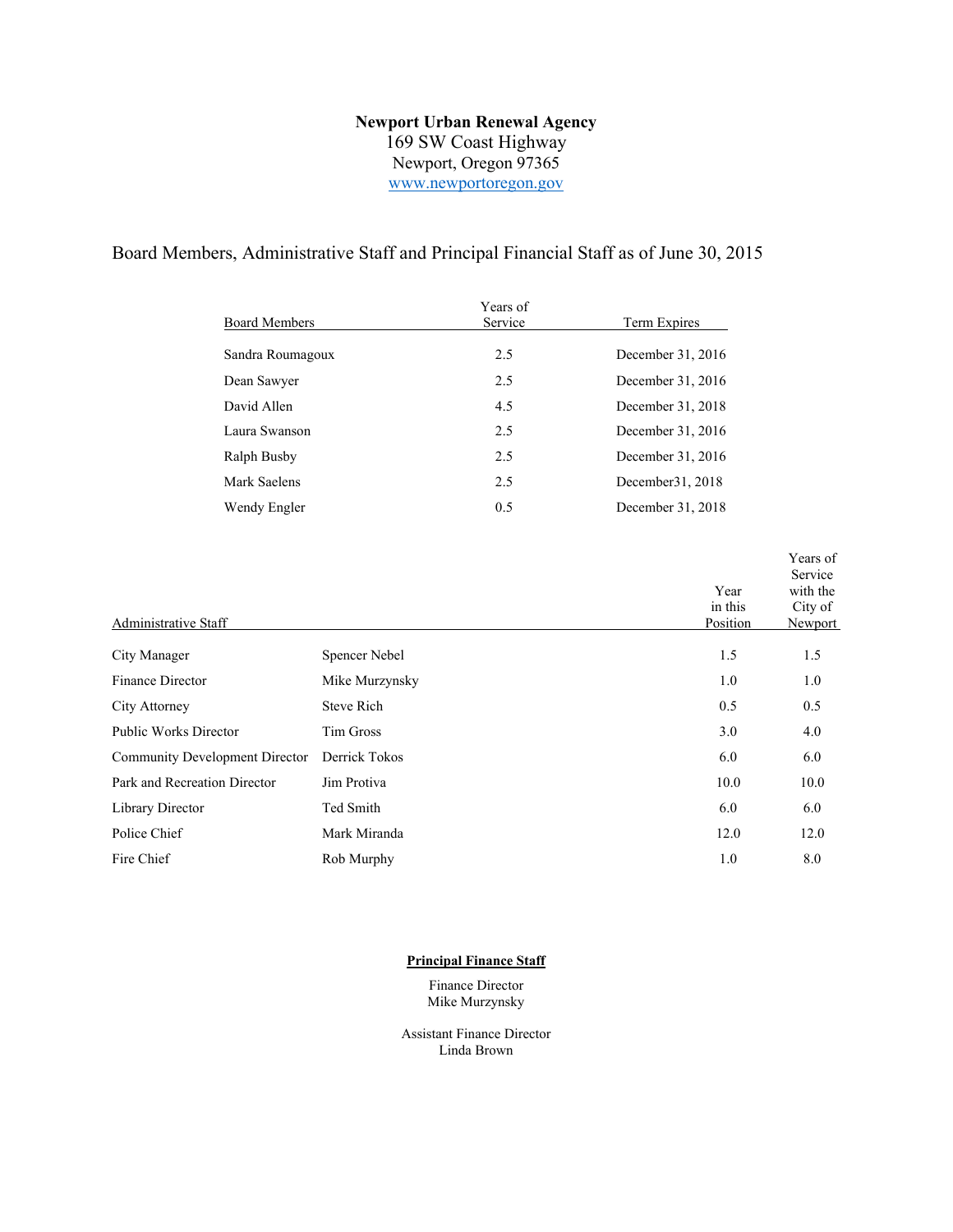## **Financial Section**

| <b>Supplementary Data</b>                                        |    |
|------------------------------------------------------------------|----|
|                                                                  | 25 |
| Independent Auditors Report Required by Oregon State Regulations | 26 |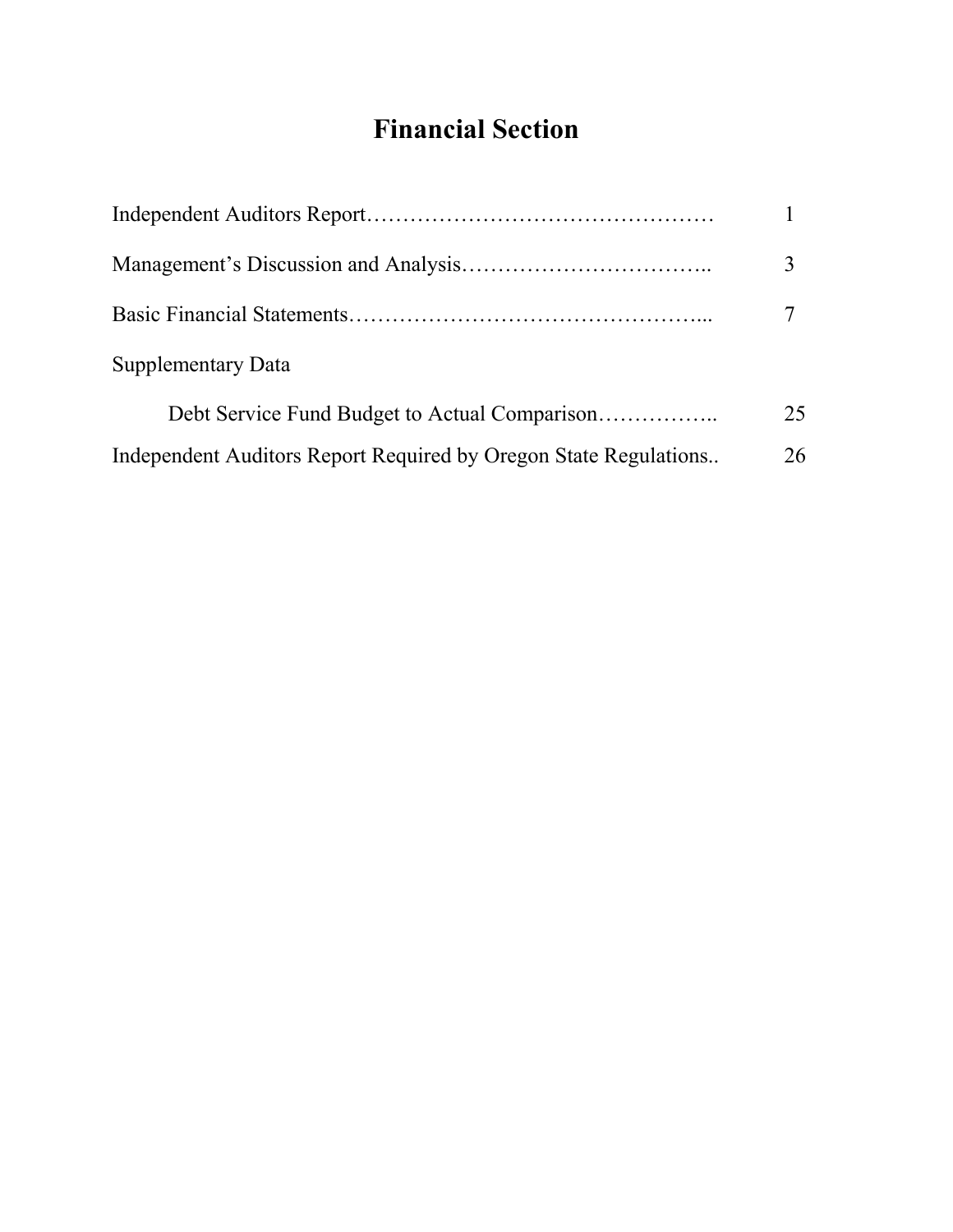Boldt Carlisle+Smith

1255 Lee Street SE Suite 210 Salem Oregon 97302 | P 503.585.7751 | F 503.370.3781 408 N Third Avenue Stayton Oregon 97383 | P 503.769.2186 | F 503.769.4312 200 Calapooia Street SW Albany Oregon 97321 | P 541.928.3354 | F 541.967.7668

www.bcsllc.com

#### **INDEPENDENT AUDITOR'S REPORT**

Agency Officials NEWPORT URBAN RENEWAL AGENCY Albany, Oregon

#### **Report on the Financial Statements**

We have audited the accompanying financial statements of the governmental activities and the major funds of **NEWPORT URBAN RENEWAL AGENCY**, a c*omponent unit of the City of Newport*, *Oregon* as of and for the year ended June 30, 2015, and the related notes to the financial statements, which collectively comprise the Agency's basic financial statements as listed in the table of contents.

#### *Management's Responsibility for the Financial Statements*

Management is responsible for the preparation and fair presentation of these financial statements in accordance with accounting principles generally accepted in the United States of America; this includes the design, implementation, and maintenance of internal control relevant to the preparation and fair presentation of financial statements that are free from material misstatement, whether due to fraud or error.

#### *Auditor's Responsibility*

Our responsibility is to express opinions on these financial statements based on our audit. We conducted our audit in accordance with auditing standards generally accepted in the United States of America. Those standards require that we plan and perform the audit to obtain reasonable assurance about whether the financial statements are free from material misstatement.

An audit involves performing procedures to obtain audit evidence about the amounts and disclosures in the financial statements. The procedures selected depend on the auditor's judgment, including the assessment of the risks of material misstatement of the financial statements, whether due to fraud or error. In making those risk assessments, the auditor considers internal control relevant to the entity's preparation and fair presentation of the financial statements in order to design audit procedures that are appropriate in the circumstances, but not for the purpose of expressing an opinion on the effectiveness of the entity's internal control. Accordingly, we express no such opinion. An audit also includes evaluating the appropriateness of accounting policies used and the reasonableness of significant accounting estimates made by management, as well as evaluating the overall presentation of the financial statements.

We believe that the audit evidence we have obtained is sufficient and appropriate to provide a basis for our audit opinions.

#### *Opinions*

In our opinion, the financial statements referred to above present fairly, in all material respects, the respective financial position of the governmental activities and each major fund of the **NEWPORT URBAN RENEWAL AGENCY**, as of June 30, 2015, and the respective changes in financial position, and the budgetary comparison for the General Fund for the year then ended in conformity with accounting principles generally accepted in the United States of America.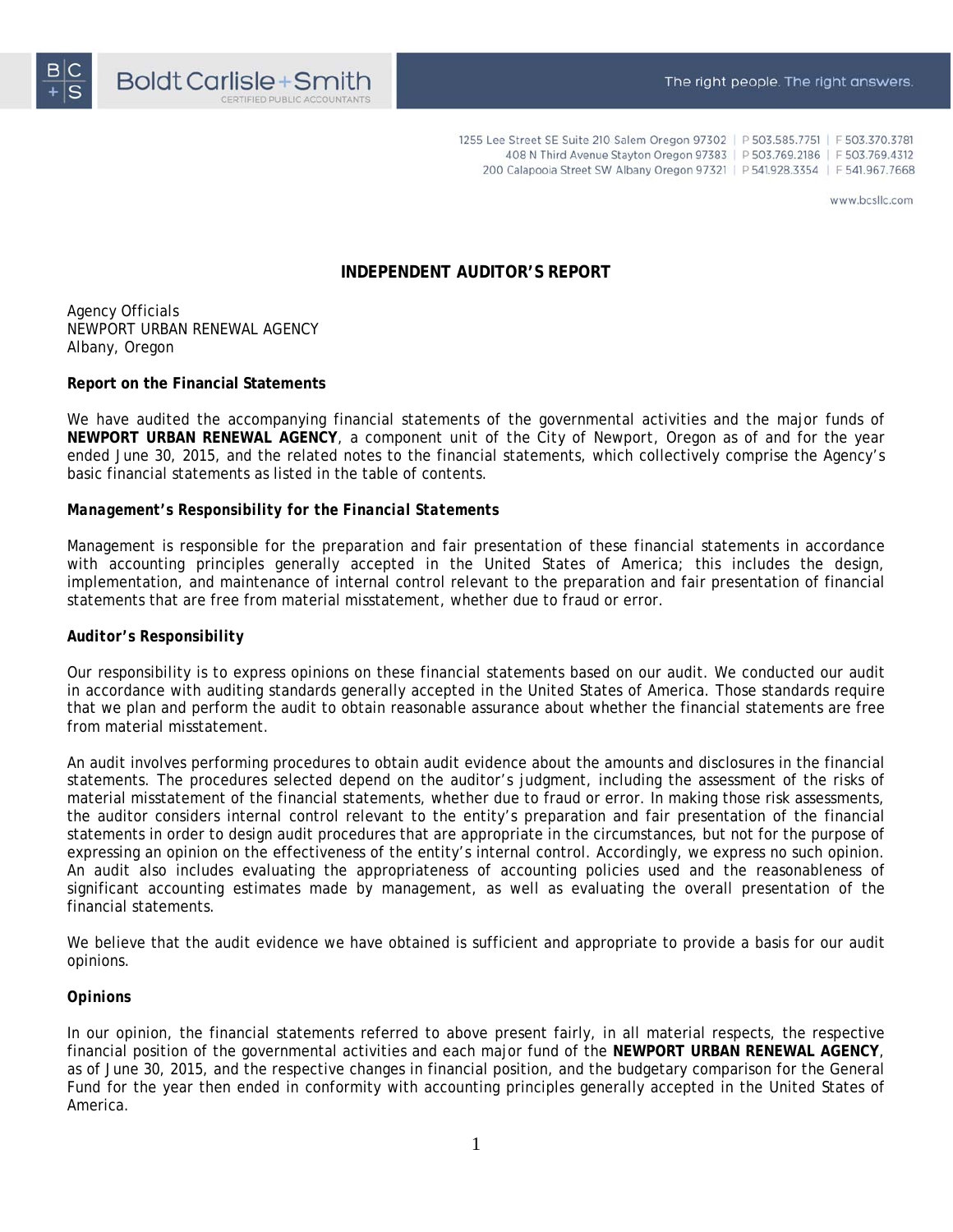#### **INDEPENDENT AUDITOR'S REPORT (Continued)**

#### *Other Matters*

#### *Required Supplementary Information*

Accounting principles generally accepted in the United States of America require that the management's discussion and analysis on pages 3 through 6 be presented to supplement the basic financial statements. Such information, although not a part of the basic financial statements, is required by the Governmental Accounting Standards Board, who considers it to be an essential part of financial reporting for placing the basic financial statements in an appropriate operational, economic, or historical context. We have applied certain limited procedures to the management's discussion and analysis in accordance with auditing standards generally accepted in the United States of America, which consisted of inquiries of management about the methods of preparing the information and comparing the information for consistency with management's responses to our inquiries, the basic financial statements, and other knowledge we obtained during our audit of the basic financial statements. We do not express an opinion or provide any assurance on the management's discussion and analysis because the limited procedures do not provide us with sufficient evidence to express an opinion or provide any assurance.

#### *Other information*

Our audit was conducted for the purpose of forming opinions on the financial statements that collectively comprise the Agency's basic financial statements. The Supplementary Data is presented for purposes of additional analysis and is not a required part of the basic financial statements.

The Supplementary Data is the responsibility of management and was derived from and relates directly to the underlying accounting and other records used to prepare the basic financial statements. Such information has been subjected to the auditing procedures applied in the audit of the basic financial statements and certain additional procedures, including comparing and reconciling such information directly to the underlying accounting and other records used to prepare the basic financial statements or to the basic financial statements themselves, and other additional procedures in accordance with auditing standards generally accepted in the United States of America. In our opinion, the Supplementary Data is fairly stated in all material respects in relation to the basic financial statements as a whole.

#### **Other Reporting Required by Oregon State Regulations**

In accordance with Minimum Standards for Audits of Oregon Municipal Corporations, we have also issued our report dated February 1, 2016, on our consideration of the Agency's compliance with certain provisions of laws and regulations, including the provisions of Oregon Revised Statutes as specified in Oregon Administrative Rules. The purpose of that report is to describe the scope of our testing of compliance and the results of that testing and not to provide an opinion on compliance.

Boldt Carlisle + Smith Certified Public Accountants Salem, Oregon February 1, 2016

By:

Brad Bingenheimer, Member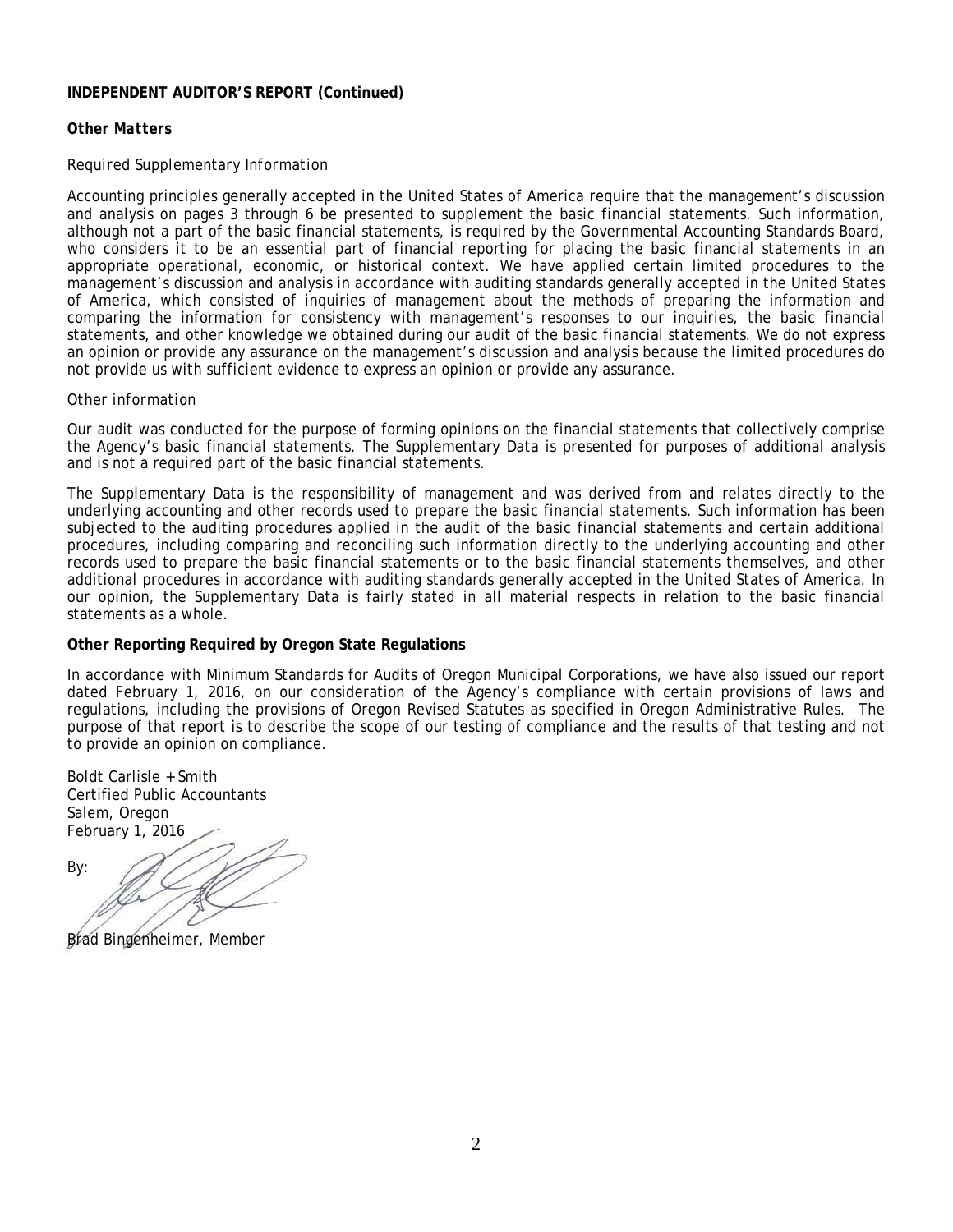#### **MANAGEMENT'S DISCUSSION AND ANALYSIS**

The Management of the Newport Urban Renewal Agency offers readers of the Agency's financial statements this discussion of the financial activities of the Newport Urban Renewal Agency for the fiscal year ended June 30, 2015. We encourage readers to consider the information presented here in conjunction with the additional information furnished in the financial statements that follow.

#### **Financial Highlights**

The Statement of Net Position has been revised this year, namely the Fixed Assets have been removed. The reason for the removal, an Urban Renewal Agency cannot own assets, it is mainly set up to handle the debt instruments related to it while the assets created become the property of the related governmental entity. With the removal of these assets the Net Position has decreased by \$14,520,678 via a Prior Period Adjustment and the effect will be discussed further in the next paragraph.

**Net Position –** The total asset of the Newport Renewal Agency exceeded its current liabilities at the close of the most recent fiscal year by \$4,985,081. Of this amount, \$2,737,452 may be used to meet the government's ongoing obligations to citizens and creditors. However, once the outstanding debt, \$11,804,187, (which will be paid over time) is subtracted from this \$4,985,081 the agency's total net position becomes a negative position of (\$6,875,106). As compared to last years \$14.516 million, the biggest part of the decrease is caused by the removal of the \$14.8M fixed assets.

Governmental Funds – As of the close of the fiscal year, the Newport Urban Renewal Agency's governmental funds reported combined ending fund balances of \$3,317,300 million.

During the fiscal year, the Newport Urban Renewal Agency's total debt increase by \$5,456,000 due to a borrowing related to the South Beach renewal area. An increase of \$4,460,201 was added due to the misstatement of the 2010 B Bond from prior years and this too was handled via a Prior Period Adjustment. Finally the principal payments made this year reduced the total balance by \$947,203.

#### **Overview of the Financial Statements**

This discussion and analysis is intended to serve as an introduction to the Newport Urban Renewal Agency's basic financial statements. The statements are comprised of three components: 1) governmentwide financial statements, 2) fund financial statements and 3) notes to the basic financial statements. The report also contains other supplementary information, in addition to the basic financial statements.

**Government-wide financial statements.** The government-wide financial statements are designed to provide readers with a summary of the Newport Urban Renewal Agency's finances in a manner similar to what they expect to see in the private-sector.

The Statement of Net Position presents information about all of the Newport Urban Renewal Agency's assets and liabilities; the difference between the two is reported as net position. Over time, increases or decreases in net assets may serve as a useful indicator of whether the financial position of the Newport Urban Renewal Agency is improving or deteriorating.

The Statement of Activities presents information showing how the Agency's net position changed during the most recent fiscal year. All changes in net positions are reported as soon as the underlying event giving rise to the change occurs, regardless of the timing of related cash flows. Thus, revenues and expenses are reported in this statement for some items that will result in cash flows only in future fiscal periods (for example, uncollected taxes). The governmental activities of the Newport Urban Renewal Agency include activities in two urban renewal funds; the Urban Renewal Fund, and the Urban Renewal Debt Service fund. The Urban Renewal Fund is engaged in capital project construction while the Urban Renewal Debt Service is responsible for debt payment activities.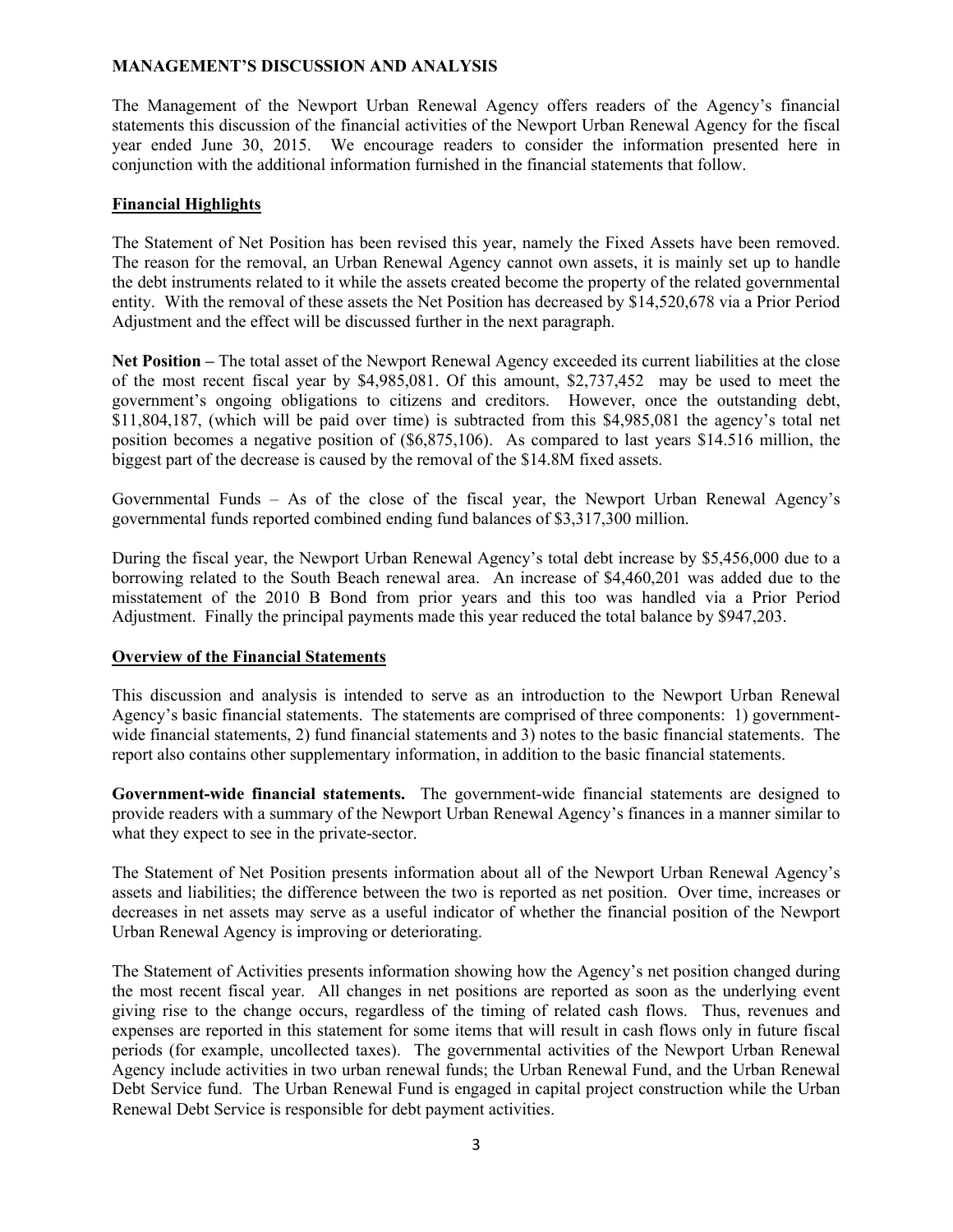**Fund Financial Statements.** A fund is a group of related accounts that are used to maintain control over resources that have been segregated for specific activities or objectives. The Newport Urban Renewal Agency, like other state and local governments, uses fund accounting to ensure and demonstrate compliance with legal requirements. All of the funds of the Newport Urban Renewal Agency are governmental funds.

**Governmental Funds.** Governmental funds are used to account for the same functions reported as governmental activities in the government–wide statements. However, unlike the government-wide financial statement, governmental fund financials statements focus on near term inflows and outflows of spendable resources, as well as on balance of spendable resources available at the end of the fiscal year. Such information may be useful in evaluating a government's near term financial requirements.

Because the focus of governmental funds are narrower than that of the government-wide financial statements, it is useful to compare the information presented for governmental funds with similar information presented for governmental activities in the government-wide financial statements. By doing so, readers may better understand the long term impact of the Agency's near term financial decisions. Both the Governmental Fund Balance Sheet and Governmental Fund Statement of Revenues, Expenditures and Change in Fund Balances reconcile this comparison between governmental funds and governmental activities.

The Newport Urban Renewal Agency maintains two individual governmental funds. Information is presented separately in the Governmental Fund Balance Sheet and in the Governmental Fund Statement of Revenues, Expenditures and Change in Fund Balances for the General Fund and the Debt Service Fund. The details of these two major funds are presented in the Basic Financial Statements section of these financial statements.

**Notes to the Basic Financial Statements.** The notes to the basic financial statements provide additional information that is essential to a full understanding of the information provided in the government-wide and fund financial statements.

#### **Government wide Financial Analysis**

As noted earlier, the net position may serve over time as a useful indictor of a government's financial position. In the case of Newport Urban Renewal Agency, total assets exceeded current liabilities by \$3,450,066 million as of June 30, 2015. The following summary is a comparison between the Agency's net position at the end of this fiscal year as compared to the end of the last fiscal year.

|                                    | Governmental Activities |            |    |             |
|------------------------------------|-------------------------|------------|----|-------------|
|                                    |                         | 2014       |    | 2015        |
| <b>ASSETS</b>                      |                         |            |    |             |
| Cash and investments               | \$                      | 2,131,599  | -S | 3,316,178   |
| Other assets                       |                         | 764,147    |    | 197,247     |
| Capital assets*                    |                         | 14,520,678 |    | 1,535,015   |
| Total assets                       |                         | 17,416,424 |    | 5,048,440   |
| <b>LIABILITIES</b>                 |                         |            |    |             |
| Other liabilities                  |                         | 8,790      |    | 63,359      |
| Non-current liabilities*           |                         | 2,891,009  |    | 11,804,187  |
| Total liabilities                  |                         | 2,899,799  |    | 11,867,546  |
| <b>NET POSITION</b>                |                         |            |    |             |
| Net investment in capital assets** |                         | 11,629,669 |    |             |
| Restricted for debt service        |                         | 1,471,188  |    | 2,737,452   |
| Unrestricted                       |                         | 1,415,768  |    | (9,612,558) |
| Total net position                 |                         | 14,516,625 | S  | (6,875,106) |

\* See prior period adjustments

\*\* Removed due to capital assets prior period adjustment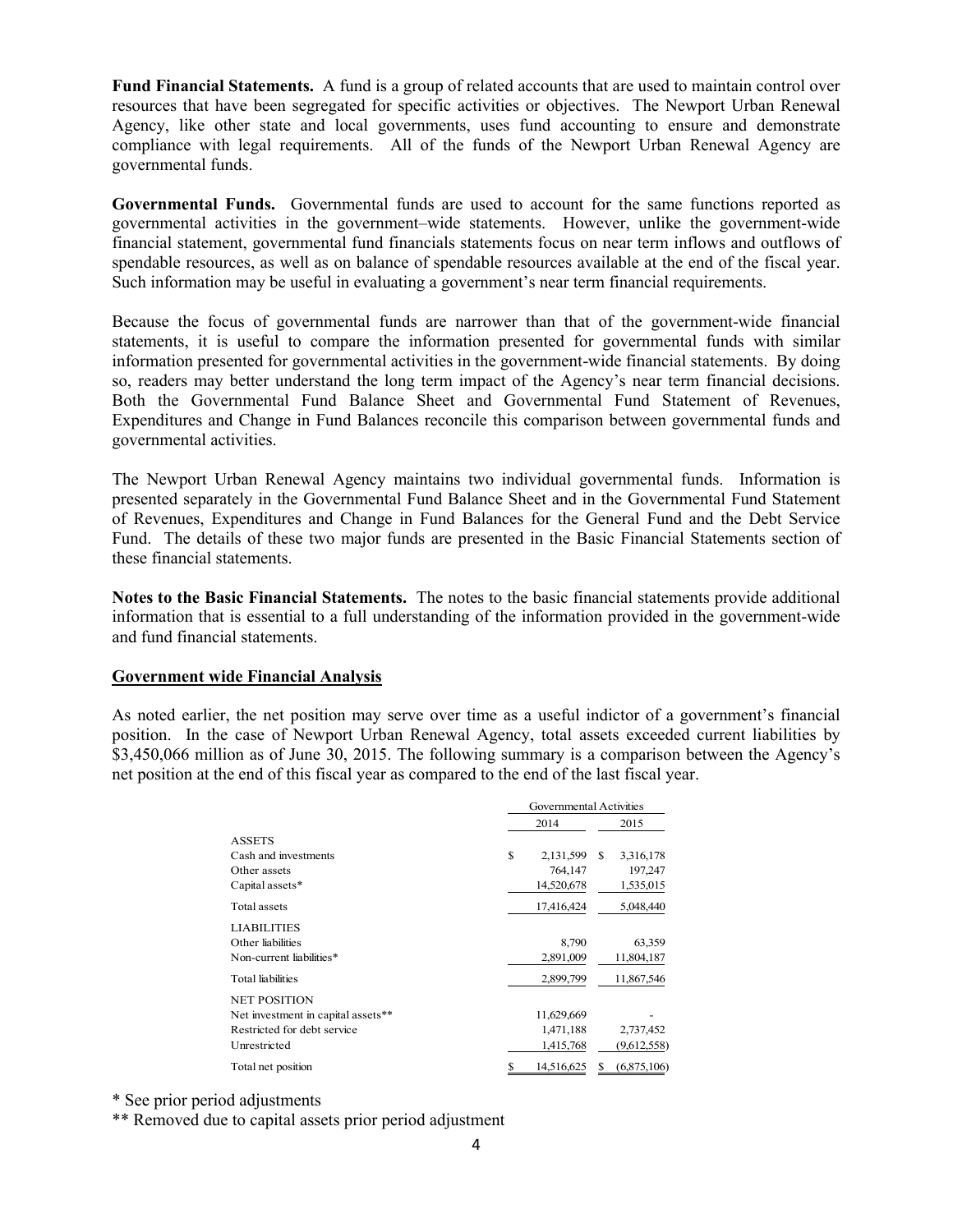Changes in the net position of the Agency for the current and prior year are summarized as follows:

|                                   |   | Governmental Activities |     |                |  |  |
|-----------------------------------|---|-------------------------|-----|----------------|--|--|
|                                   |   | 2014                    |     | 2015           |  |  |
| <b>Revenues</b>                   |   |                         |     |                |  |  |
| General revenues                  |   |                         |     |                |  |  |
| <b>Taxes</b>                      | S | 1,852,144               | \$. | 1,870,262      |  |  |
| Investment earnings               |   | 17,782                  |     | 18,686         |  |  |
| Total revenues                    |   | 1,869,926               |     | 1,888,948      |  |  |
| <b>Expenses</b>                   |   |                         |     |                |  |  |
| General government                |   | 929,794                 |     | 3,453,462      |  |  |
| Interest on long-term obligations |   | 310,378                 |     | 300,269        |  |  |
| Total expenses                    |   | 1,240,172               |     | 3,753,731      |  |  |
| Change in net position            |   | 629,754                 |     | (1,864,783)    |  |  |
| Beginning net position            |   | 13, 172, 572            |     | 14,516,625     |  |  |
| Prior period adjustment           |   | 714,299                 |     | (19, 526, 948) |  |  |
| Ending net position               |   | 14,516,625              |     | (6,875,106)    |  |  |

#### **Financial Analysis of the Agency's funds**

**Government funds.** The purpose of the Newport Urban Renewal Agency's governmental funds is to provide information on near term inflow, outflows and balance of spendable resources. Such information is useful in assessing the Newport Urban Renewal Agency's financing requirements. In particular, the unreserved fund balance may serve as a useful measure of a government's net resources available for spending at the end of the fiscal year.

At the end of the fiscal year, the Newport Urban Renewal Agency's governmental funds reported combined ending fund balances of \$3,317,300.

#### **Budgetary Highlights**

For the 2014-15 Fiscal the Agency Board completed no resolution which changed the adopted budget during the year.

#### **Capital Asset and Debt Administration**

**Capital Assets.** Previously, the Newport Urban Renewal Agency reported an investment in capital assets for its governmental activities of \$14.52 million. These capital assets, including land, buildings and structures, equipment and infrastructure, are transferred to the City of Newport as acquired. These assets were removed from the financial statements as of July 1, 2014. During the year the Agency acquired land for redevelopment which will be held by the Agency as a capital asset separate from the City.

**Long-Term Debt.** At the end of the fiscal year, the Newport Renewal Agency had total long-term debt outstanding of \$11,860,186. In 2007, Bank of America loaned the Urban Renewal Agency \$900,000 to construct the 4B Storm Drain project in the South Beach Urban Renewal District. The amount outstanding is \$319,000. In 2008, the Agency issued \$2,530,000 of Urban Renewal bonds to Bank of America. The amount outstanding is \$875,000. In 2010, the Agency borrowed and refunded several prior debts and borrowed an additional \$2,000,000 to help finance transportation improvements. Of that amount, \$5,270,000 remains outstanding. In the 2014-15 Fiscal Year the Agency borrowed \$5,456,000 to help finance current South Beach Construction project and as of June 30, 2015, the whole amount of \$5,456,000 is outstanding.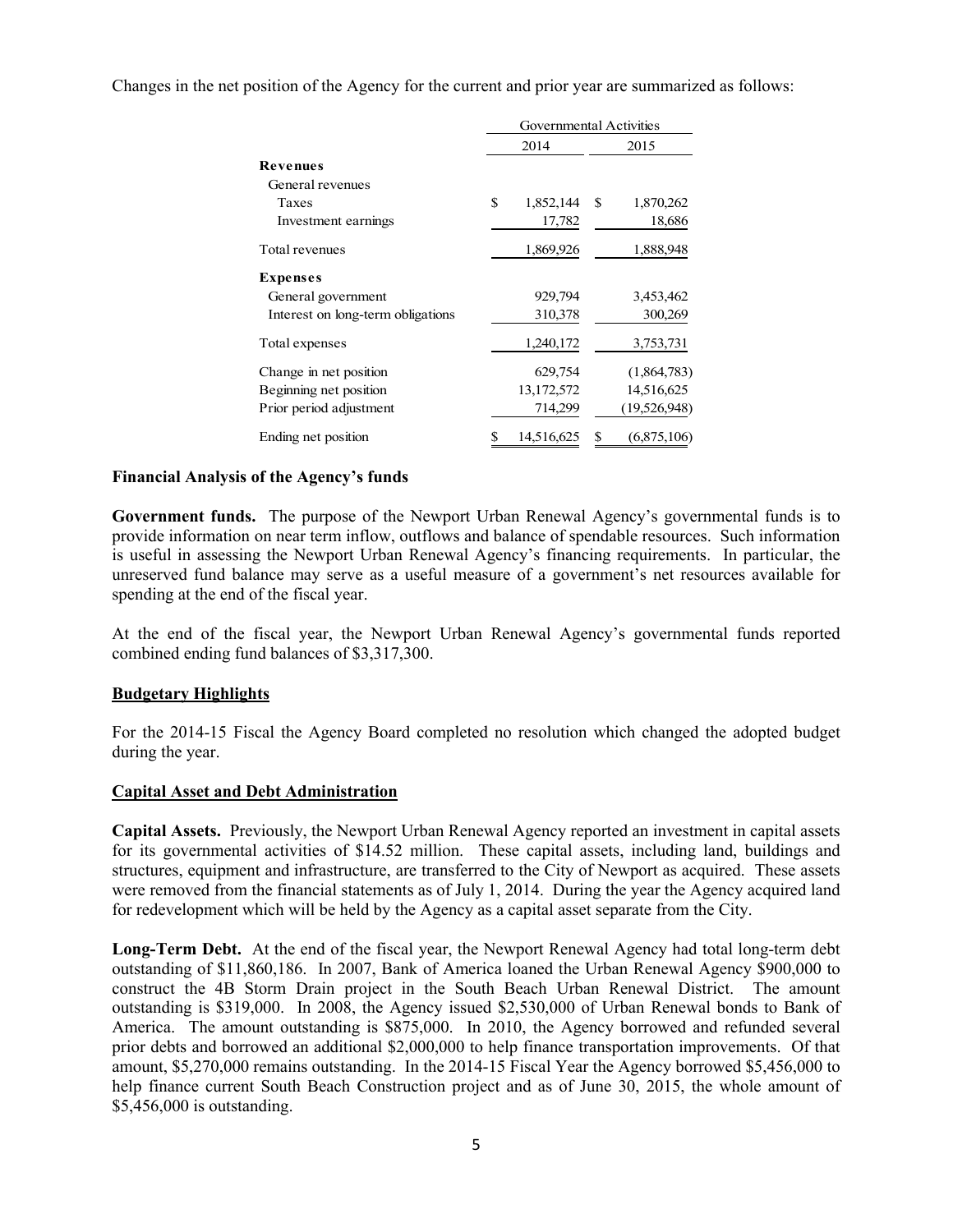|                                        | 2014      |    | 2015       |
|----------------------------------------|-----------|----|------------|
| 2010B Series, Full Faith and Refunding | 5,840,000 | S. | 5,270,000  |
| 2007 Series, Bank of America           | 321,000   |    | 219,000    |
| 2008 Series, Bank of America           | 1,145,000 |    | 875,000    |
| 2015 A & B Urban Renewal Financing     |           |    | 5,456,000  |
| <b>Bond Premuims</b>                   | 45,210    |    | 40,187     |
| Total                                  | 7,351,210 |    | 11,860,187 |

#### OUTSTANDING LONG-TERM OBLIGATIONS AT YEAR END

**Request for information.** The financial report is designed to provide a general overview of the Newport Urban Renewal Agency's financial condition. Questions concerning any of the information provided in this report or requests for additional financial information should be addressed to the Finance Director, Newport Urban Renewal Agency, 169 SW Coast Highway, Newport, Oregon 97365.

Michael A. Murzynsky, Finance Director

 $\mathcal{L}_\text{max}$  and  $\mathcal{L}_\text{max}$  and  $\mathcal{L}_\text{max}$  and  $\mathcal{L}_\text{max}$ 

Linda Brown, Assistant Finance Director

 $\mathcal{L}_\text{max}$  and  $\mathcal{L}_\text{max}$  and  $\mathcal{L}_\text{max}$  and  $\mathcal{L}_\text{max}$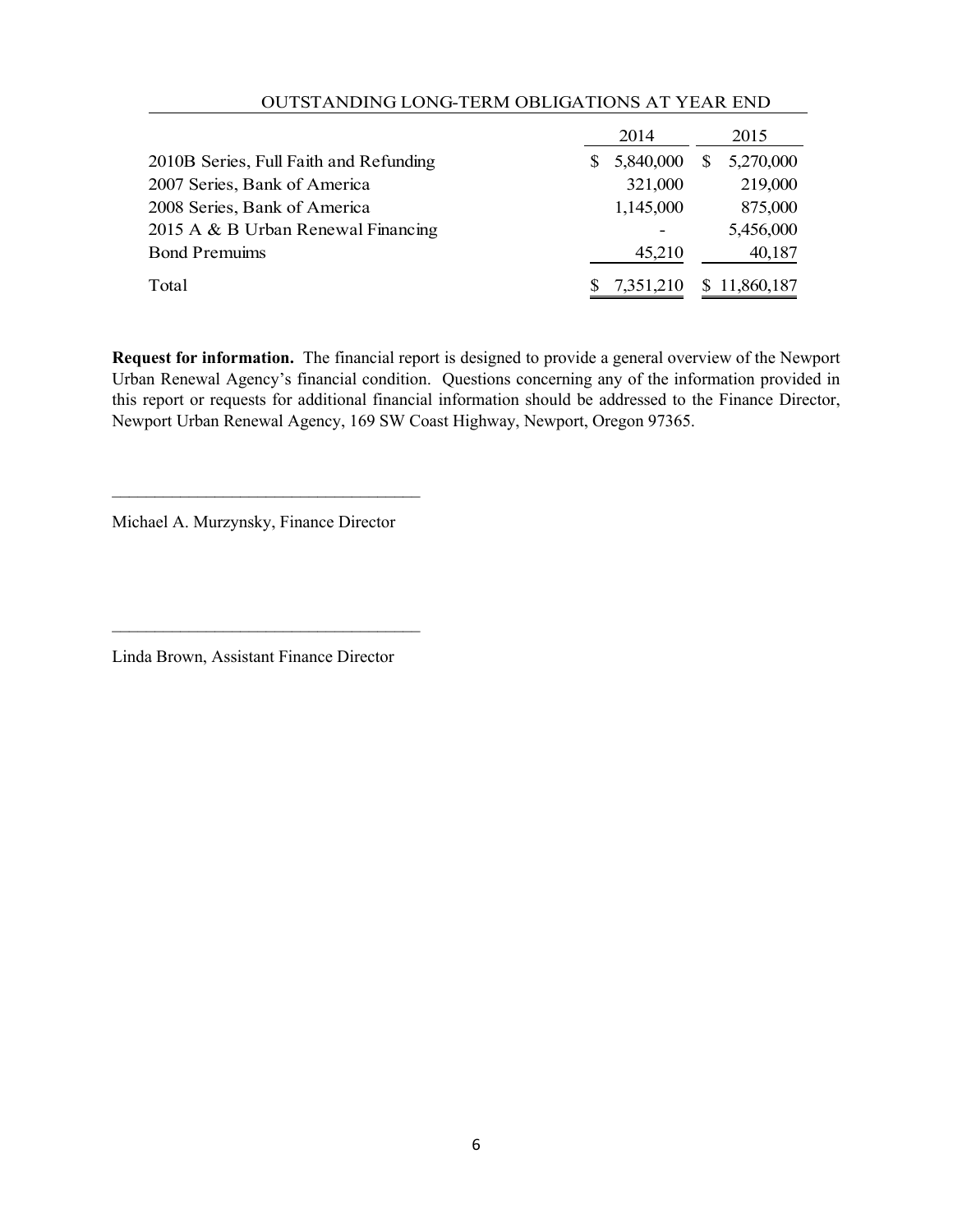#### **NEWPORT URBAN RENEWAL AGENCY STATEMENT OF NET POSITION** June 30, 2015 **(A Component Unit of the City of Newport)**

|                                      | Govern-<br>mental<br>Activities |
|--------------------------------------|---------------------------------|
| <b>ASSETS</b>                        |                                 |
| Cash and investments                 | \$<br>3,316,178                 |
| Property taxes receivable            | 197,247                         |
| Land                                 | 1,535,015                       |
| Total assets                         | 5,048,440                       |
| <b>LIABILITIES</b>                   |                                 |
| Accounts payable                     | 36,168                          |
| Accrued interest payable             | 27,191                          |
| Long-term obligations                |                                 |
| Due within one year                  | 1,099,000                       |
| Due in more than one year            | 10,721,000                      |
| Unamortized premium on debt issuance | 40,187                          |
| Total liabilities                    | 11,923,546                      |
| <b>NET POSITION</b>                  |                                 |
| Restricted for debt service          | 2,737,452                       |
| Unrestricted                         | (9,612,558)                     |
| Total net position                   | \$<br>(6,875,106)               |

The notes to the basic financial statements are an integral part of this statement.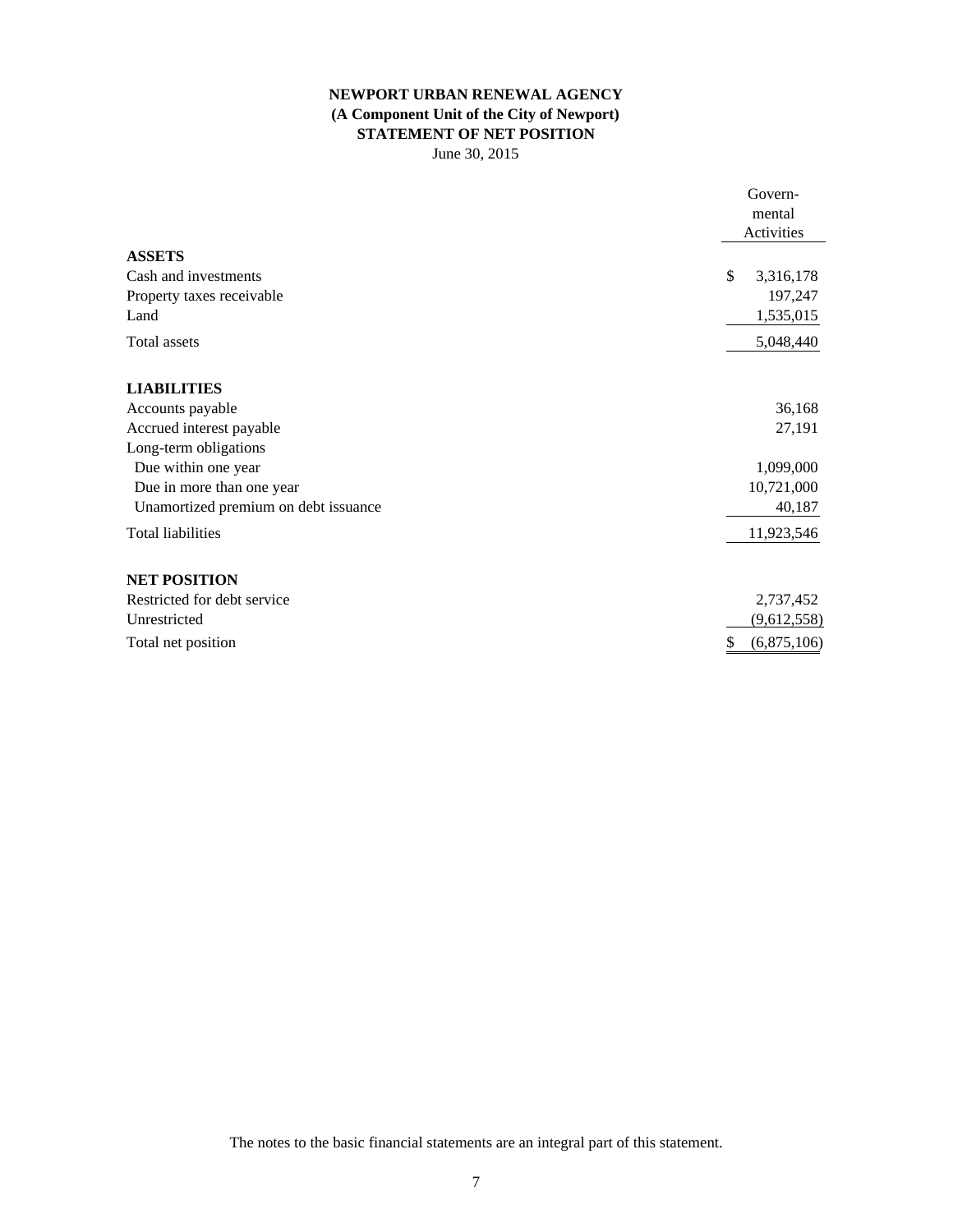#### **NEWPORT URBAN RENEWAL AGENCY STATEMENT OF ACTIVITIES** for the year ended June 30, 2015 **(A Component Unit of the City of Newport)**

|                                                           | Governmental    |
|-----------------------------------------------------------|-----------------|
| <b>Expenses</b>                                           | Activities      |
| <b>Function/Programs</b>                                  |                 |
| General government                                        | \$<br>3,453,462 |
| Interest on long-term obligations                         | 300,269         |
| Total governmental activities                             | 3,753,731       |
| <b>General revenues:</b>                                  |                 |
| Property taxes used for general purposes and debt service | 1,870,262       |
| Unrestricted investment earnings                          | 18,686          |
| Total general revenues                                    | 1,888,948       |
| Change in net position                                    | (1,864,783)     |
| Net position - beginning                                  | 14,516,625      |
| Prior period adjustments                                  | (19,526,948)    |
| Net position - beginning (restated)                       | (5,010,323)     |
| Net position - ending                                     | (6,875,106)     |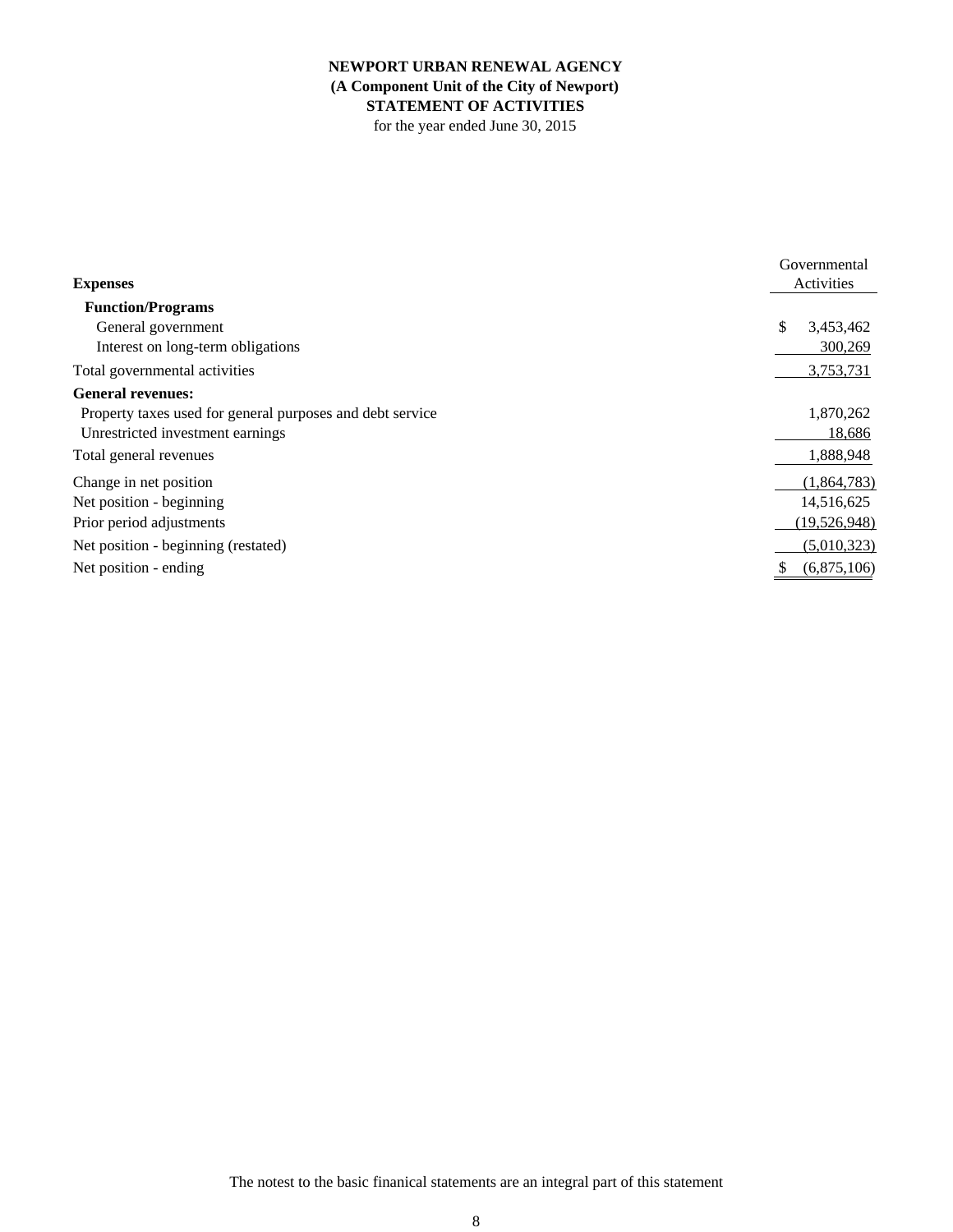#### **NEWPORT URBAN RENEWAL AGENCY BALANCE SHEET GOVERNMENTAL FUNDS** June 30, 2015 **(A Component Unit of the City of Newport)**

|                                      |               | Debt             |                 |
|--------------------------------------|---------------|------------------|-----------------|
|                                      | General       | Service          | Total           |
| <b>ASSETS</b>                        |               |                  |                 |
| Cash and investments                 | \$775,973     | 2,540,205<br>\$  | 3,316,178<br>\$ |
| Property taxes receivable            |               | 197,247          | 197,247         |
| <b>Total assets</b>                  | 775,973<br>\$ | 2,737,452<br>\$. | 3,513,425<br>S  |
| <b>LIABILITIES</b>                   |               |                  |                 |
| Accounts payable                     | \$<br>36,168  | \$               | 36,168<br>\$    |
| <b>DEFERRED INFLOWS OF RESOURCES</b> |               |                  |                 |
| Unearned revenue                     |               | 159,957          | 159,957         |
| <b>FUND BALANCES</b>                 |               |                  |                 |
| Restricted for debt service          |               | 2,577,495        | 2,577,495       |
| Unassigned                           | 739,805       |                  | 739,805         |
| Total fund balances                  | 739,805       | 2,577,495        | 3,317,300       |
| Total liabilities and fund balances  | \$<br>775,973 | 2,737,452<br>S.  | 3,513,425<br>S  |

The notes to the basic fiancial statements are an intergral part of this statement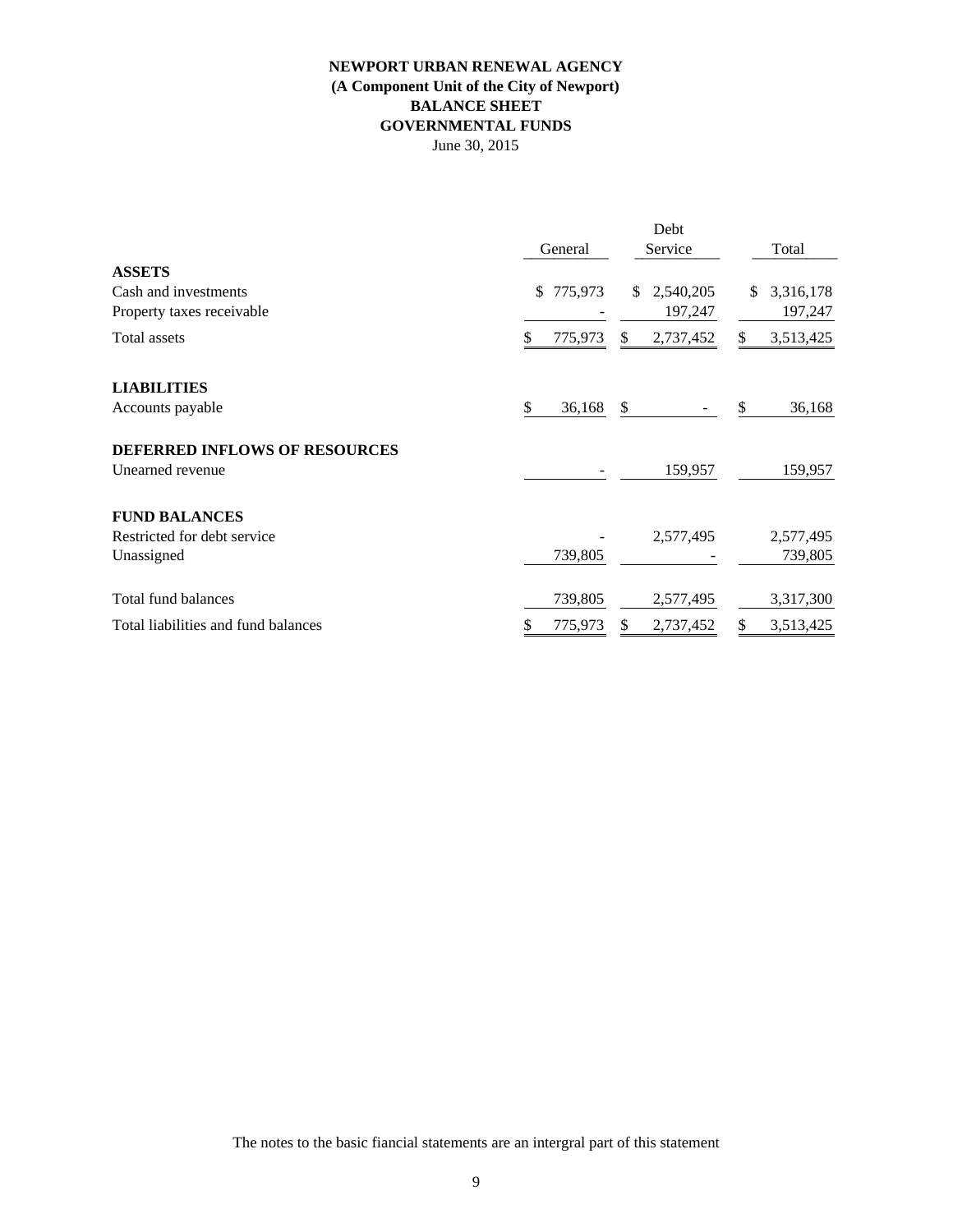#### **NEWPORT URBAN RENEWAL AGENCY RECONCILIATION OF THE GOVERNMENTAL FUNDS BALANCE SHEET TO THE STATEMENT OF NET POSITION** June 30, 2015 **(A Component Unit of the City of Newport)**

| Total fund balances per governmental funds balance sheet                                                                                              |                        | S. | 3,317,300    |
|-------------------------------------------------------------------------------------------------------------------------------------------------------|------------------------|----|--------------|
| Amounts reported for governmental activities in the Statement of Net Position are different because:                                                  |                        |    |              |
| Capital assets used in governmental activities are not financial resources and, therefore,<br>are not reported in the funds.                          |                        |    | 1,535,015    |
| Other long-term assets are not available to pay current-period expenditures and, therefore,<br>are unavailable in the funds.                          |                        |    | 159,957      |
| Long-term liabilities are not due and payable in the current period and, therefore, not<br>reported in the funds as follows:<br>Long-term obligations | (11,820,000)           |    |              |
| Unamortized premium on debt issuance<br>Accrued interest payable                                                                                      | (40, 187)<br>(27, 191) |    |              |
| Total long-term obligations adjustments                                                                                                               |                        |    | (11,887,378) |
| Net Position of governmental activities                                                                                                               |                        |    | (6,875,106)  |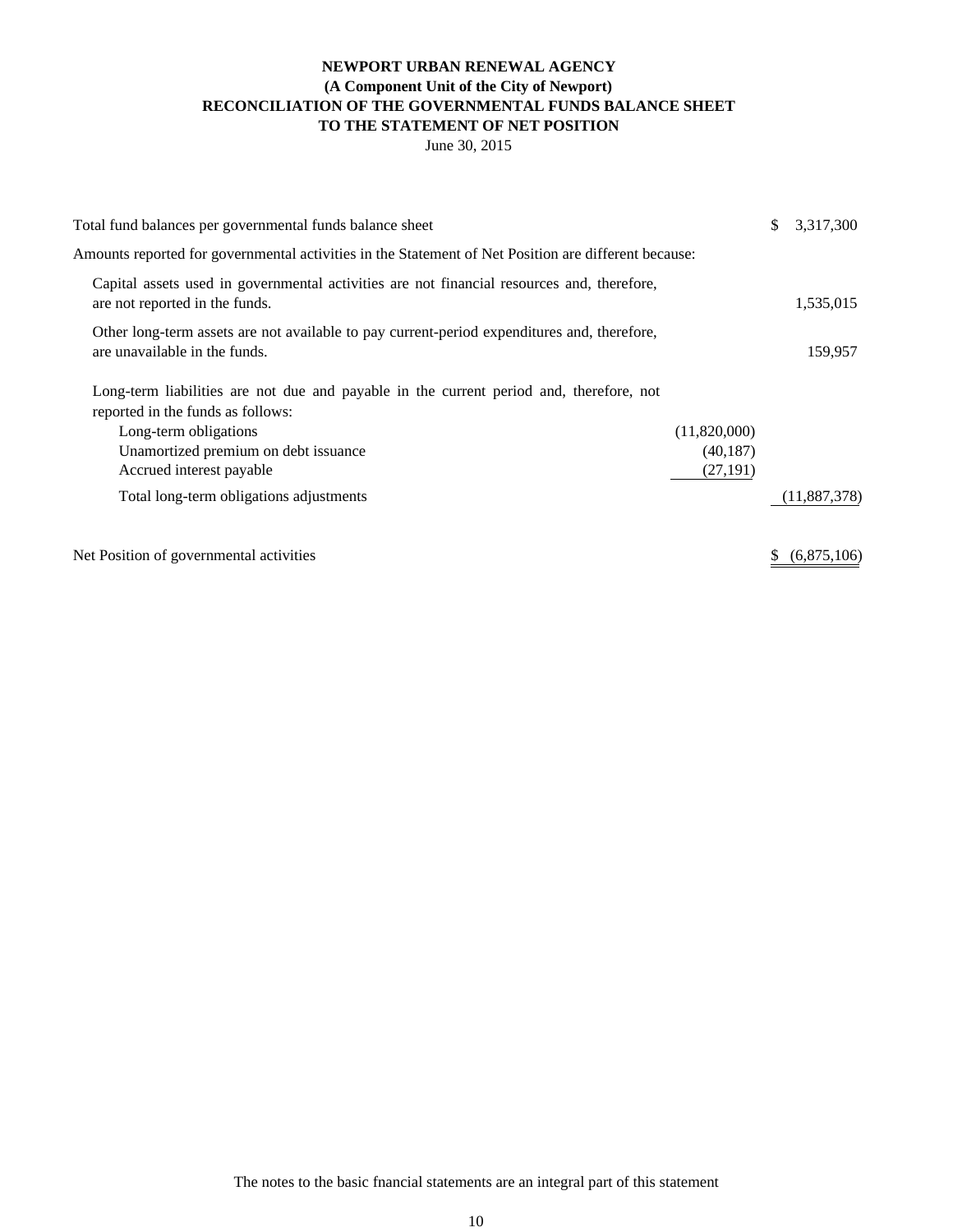#### **NEWPORT URBAN RENEWAL AGENCY STATEMENT OF REVENUES, EXPENDITURES AND CHANGES IN FUND BALANCES GOVERNMENTAL FUNDS (A Component Unit of the City of Newport)**

for the year ended June 30, 2015

|                                                   | General       | Debt<br>Service | Total        |
|---------------------------------------------------|---------------|-----------------|--------------|
| <b>REVENUES</b>                                   |               |                 |              |
| Property taxes                                    | \$<br>÷       | 1,890,921<br>S  | \$1,890,921  |
| Interest on investments                           | 232           | 18,454          | 18,686       |
| Total revenues                                    | 232           | 1,909,375       | 1,909,607    |
| <b>EXPENDITURES</b>                               |               |                 |              |
| Current:                                          |               |                 |              |
| General government                                | 3,344,377     |                 | 3,344,377    |
| Capital outlay                                    | 1,649,123     |                 | 1,649,123    |
| Debt service:                                     |               |                 |              |
| Principal                                         |               | 942,000         | 942,000      |
| Interest                                          |               | 273,078         | 273,078      |
| Total expenditures                                | 4,993,500     | 1,215,078       | 6,208,578    |
| Excess (deficiency) of revenues over expenditures | (4,993,268)   | 694,297         | (4,298,971)  |
| <b>OTHER FINANCING SOURCES (USES)</b>             |               |                 |              |
| Debt issuance                                     | 5,456,000     |                 | 5,456,000    |
| Net change in fund balances                       | 462,732       | 694,297         | 1,157,029    |
| Fund balance - beginning                          | 277,073       | 1,883,198       | 2,160,271    |
| Fund balance - ending                             | 739,805<br>\$ | \$2,577,495     | \$ 3,317,300 |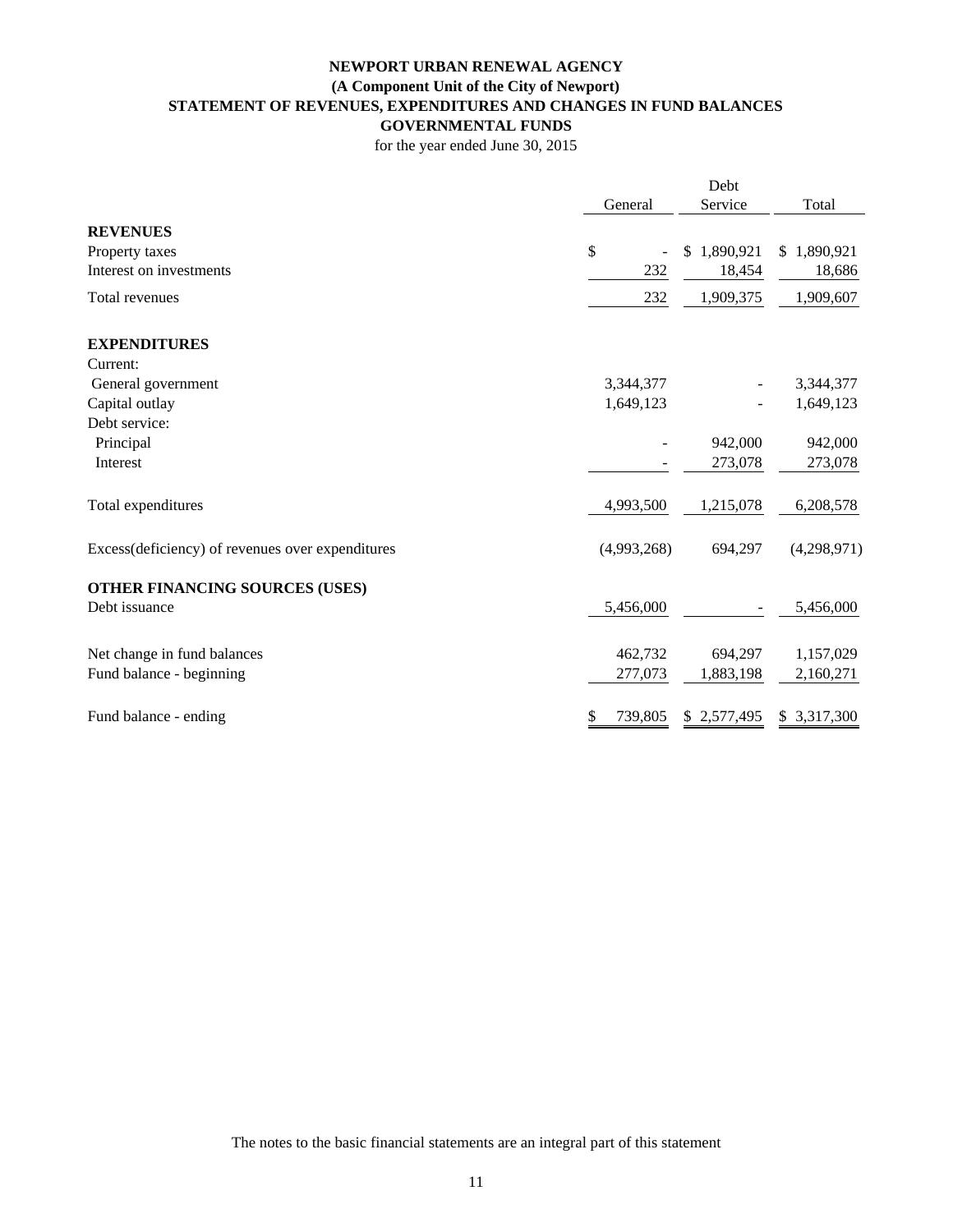#### **EXPENDITURES, AND CHANGES IN FUND BALANCES TO THE STATEMENT OF ACTIVITIES RECONCILIATION OF THE GOVERNMENTAL FUNDS STATEMENT OF REVENUES, NEWPORT URBAN RENEWAL AGENCY (A Component Unit of the City of Newport)**

for the year ended June 30, 2015

Amounts reported for governmental activities in the statement of activities are different because:

| Net change in fund balances - total governmental funds                                                                                                                                                                                                                                                                                                                                                                                                                                                                                                                                                                                      |                               | \$1,157,029   |
|---------------------------------------------------------------------------------------------------------------------------------------------------------------------------------------------------------------------------------------------------------------------------------------------------------------------------------------------------------------------------------------------------------------------------------------------------------------------------------------------------------------------------------------------------------------------------------------------------------------------------------------------|-------------------------------|---------------|
| Governmental funds report capital outlays as expenditures. However, in the Statement of<br>Activities the costs of those assets are allocated over their estimated useful lives and reported<br>as depreciation expense. This is the amount by which capital outlays exceeded depreciation<br>and disposals in the current period.<br>Capital outlay                                                                                                                                                                                                                                                                                        |                               | 1,535,015     |
| Revenues in the statement of activities that do not provide current financial resources are not<br>reported as revenues in the funds.                                                                                                                                                                                                                                                                                                                                                                                                                                                                                                       |                               |               |
| Property taxes                                                                                                                                                                                                                                                                                                                                                                                                                                                                                                                                                                                                                              |                               | (20,659)      |
| The issuance of long-term debt (e.g., bonds, leases) provides current financial resources to<br>governmental funds, while the repayment of the principal of long-term debt consumes current<br>financial resources of governmental funds. Neither transaction, however, has any effect on net<br>assets. Also, governmental funds report the effect of issuance costs, premiums, discounts, and<br>similar items when debt is first issued, whereas these amounts are deferred and amortized in<br>the statement of activities. This amount is the net effect of these differences in the treatment of<br>long-term debt and related items. |                               | (5,456,000)   |
| Some expenses reported in the statement of activities do not require the use of current<br>financial resources and, therefore, are not reported as expenditures in the governmental funds.<br>Accrued interest on long-term obligations<br>Debt payments<br>Bond premium amortization                                                                                                                                                                                                                                                                                                                                                       | (27, 191)<br>942,000<br>5,023 |               |
| Total expense/expenditure adjustments                                                                                                                                                                                                                                                                                                                                                                                                                                                                                                                                                                                                       |                               | 919,832       |
| Change in net position of the governmental activities                                                                                                                                                                                                                                                                                                                                                                                                                                                                                                                                                                                       |                               | \$(1,864,783) |

The notes to the basic financial statements are an integral part of this statement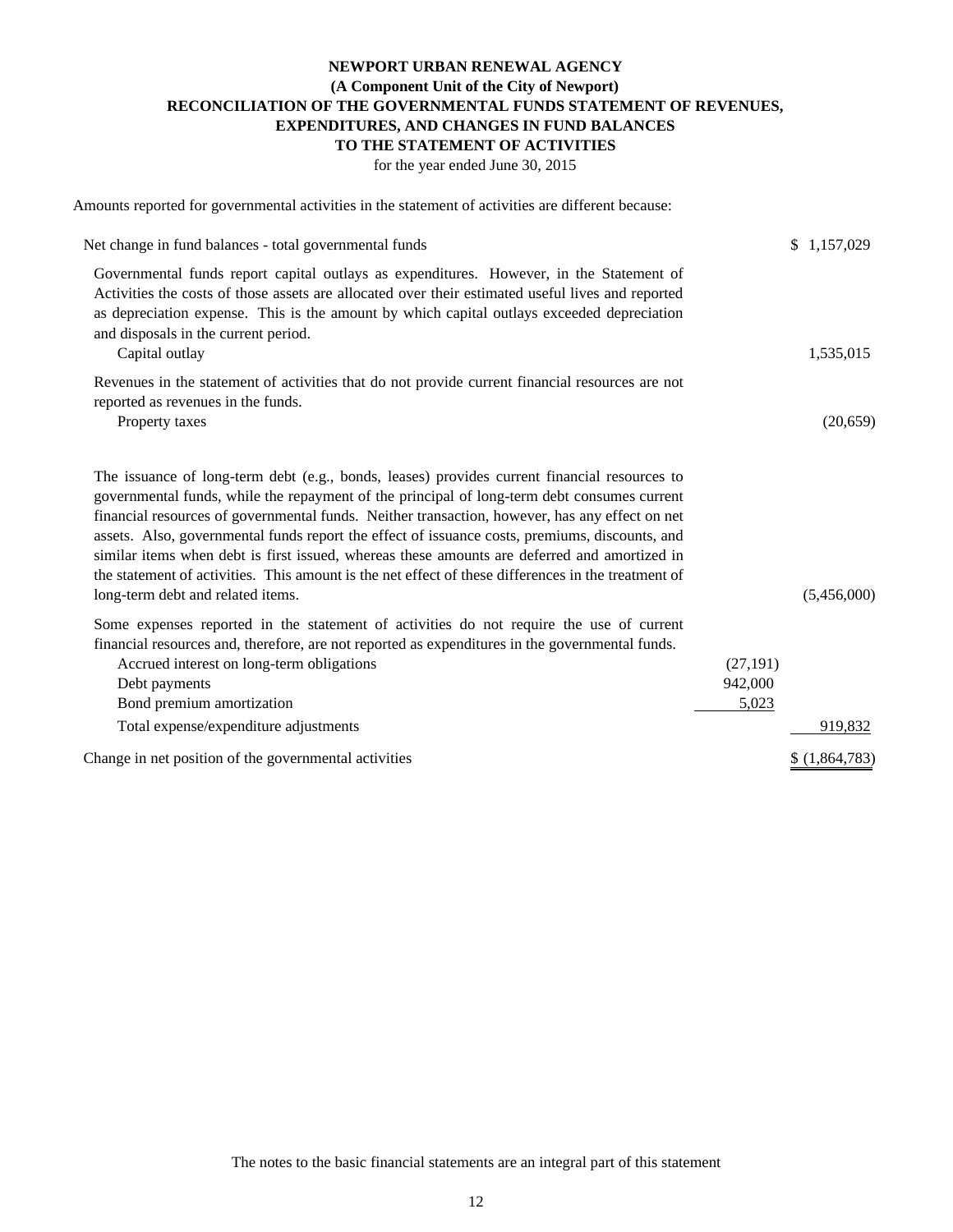#### **NEWPORT URBAN RENEWAL AGENCY SCHEDULE OF REVENUES AND EXPENDITURES - BUDGET AND ACTUAL GENERAL FUND**

for the year ended June 30, 2015

| <b>Revenues</b>                    | Original<br><b>Budget</b> | Final<br><b>Budget</b> | Actual        | Over<br>(Under) |
|------------------------------------|---------------------------|------------------------|---------------|-----------------|
| Current property taxes             | 1,833,418<br>S.           | 1,833,418<br>S.        | <sup>\$</sup> | \$(1,833,418)   |
| Delinquent property taxes          | 63,038                    | 63,038                 |               | (63,038)        |
| FEMA grant                         | 417.629                   | 417,629                |               | (417,629)       |
| Interest on investments            | 15,000                    | 15,000                 | 232           | (14,768)        |
| Total revenues                     | 2,329,085                 | 2,329,085              | 232           | (2,328,853)     |
| <b>Other financing sources</b>     |                           |                        |               |                 |
| Debt issuance                      | 5,400,000                 | 5,400,000              | 5,456,000     | 56,000          |
| Total other financing sources      | 5,400,000                 | 5,400,000              | 5,456,000     | 56,000          |
| <b>Fund balance, beginning</b>     | 2,125,359                 | 2,125,359              | 277,073       | (1,848,286)     |
| Amount available for appropriation | 9.854.444                 | 9.854.444              | 5.733.305     | \$ (4,121,139)  |

|                                             | Original      | Final            |               | (Over)      |
|---------------------------------------------|---------------|------------------|---------------|-------------|
| <b>Expenditures</b>                         | <b>Budget</b> | <b>Budget</b>    | Actual        | Under       |
| Personal services                           | \$<br>62,028  | 62,028<br>S      | 34,132        | 27,896<br>S |
| Material and services                       | 111.717       | 111,717          | 117,139       | (5,422)     |
| Debt service                                | 1,215,079     | 1,215,079        |               | 1,215,079   |
| Capital outlay                              | 1,525,000     | 1,790,000        | 1,649,123     | 140,877     |
| Contingency                                 | 840,296       | 575,296          |               |             |
| Total expenditures                          | 3,754,120     | 3,754,120        | 1,800,394     | 1,378,430   |
| Other financing uses                        |               |                  |               |             |
| Payment to City of Newport                  | 3,193,106     | 3,193,106        | 3,193,106     |             |
| Total expenditures and other financing use. | 6,947,226     | 6,947,226<br>SS. | 4,993,500     | 1,378,430   |
| <b>Fund balance, ending</b>                 |               |                  | \$<br>739,805 |             |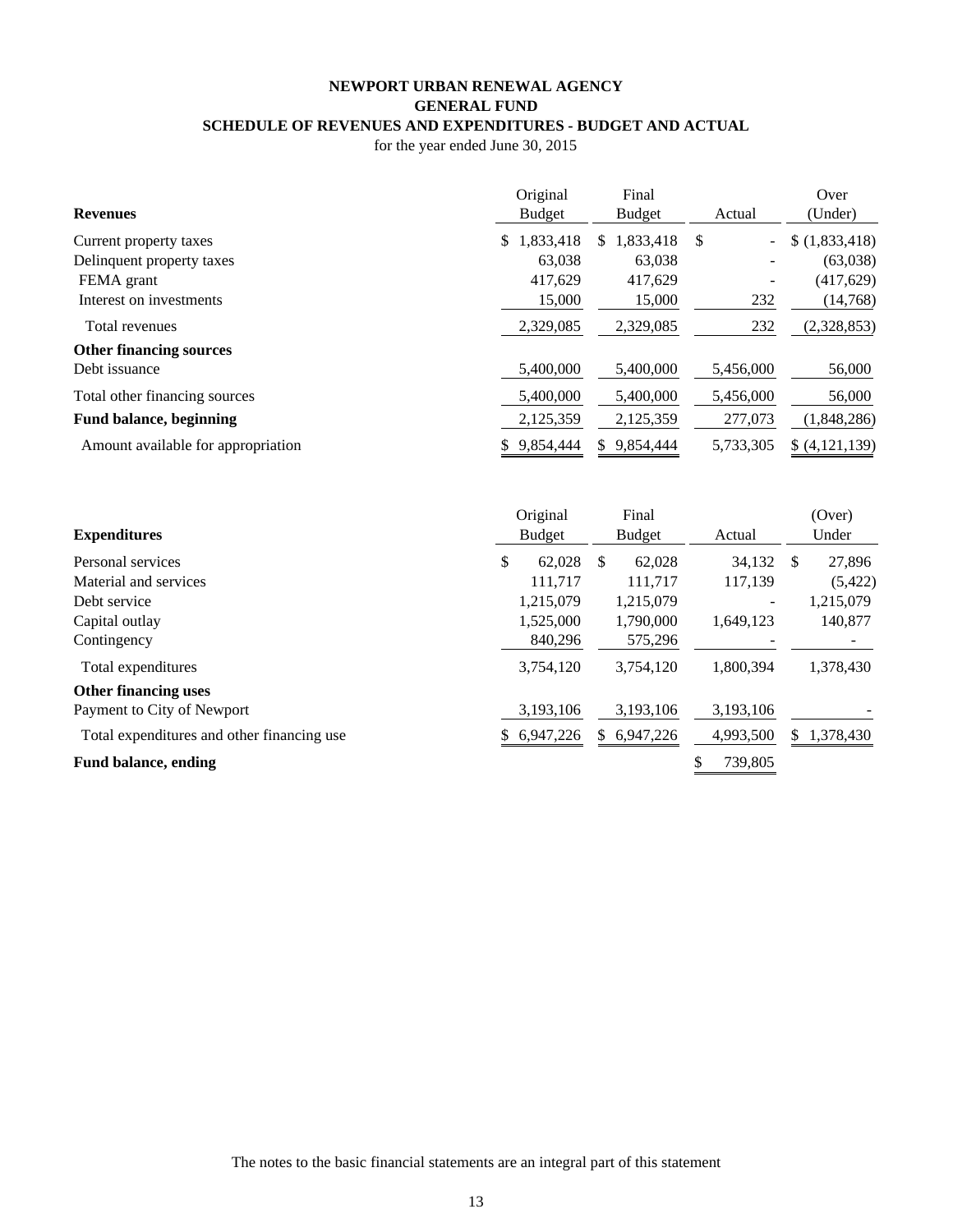#### **1. SUMMARY OF SIGNIFICANT ACCOUNTINGPOLICIES**

The Newport Urban Renewal Agency of Newport, Oregon (Agency) financial statements are prepared in accordance with generally accepted accounting principles (GAAP). The Governmental Accounting Standards Board (GASB) is the accepted standard setting body for establishing governmental accounting and financial reporting principles. The more significant accounting policies are described below.

#### **DESCRIPTION OF THE REPORTING ENTITY**

The Agency was established by the City of Newport by Resolution #1647. The Council consists of six members appointed by the Mayor with the approval of the majority of the City Council. In April of 2007, Resolution #1910 was adopted whereby full authority of the Agency was transferred to the Mayor and City Council and the appointed board was named as an advisory committee. Although the Agency Board and the City Council are made up of the same members, each is a legally separate entity and conducts all business as such. Based on standards set forth in GASB Statement 61, the Agency is considered a component unit of the City. Accordingly, the financial statements of the Agency are included in the City's basic financial statements.

There are many governmental agencies which provide services within the Newport Urban Renewal Agency. These agencies have independent governing boards and are not considered component units as the Agency does not have any oversight responsibility. Financial reporting information for these agencies is not included in these financial statements.

#### **BASIS OFPRESENTATION**

#### **Government-wide financial statements**

The government-wide statements report information irrespective of fund activity, and the fund financial statements report information using funds. The government-wide statements focus on the sustainability as an entity and the change in aggregate financial position resulting from the activities of the fiscal period. These aggregated statements consist of the statement of net position and the statement of activities. These statements were prepared using the economic resources measurement focus and the accrual basis of accounting. Revenues, expenses gains, losses, assets and liabilities resulting from exchange and exchange-like transactions are recognized when the exchange takes place.

General revenues are from property taxes, and interest. All expenses are categorized as general government and interest on long-term obligations.

#### **Fund financial statements**

The accounts are organized and operated on the basis of funds. A fund is an independent fiscal and accounting entity with a self-balancing set of accounts. Fund accounting segregates funds according to their intended purpose and is used to aid management in demonstrating compliance with financerelated legal and contractual provisions. The minimum number of funds is maintained consistent with legal and managerial requirements.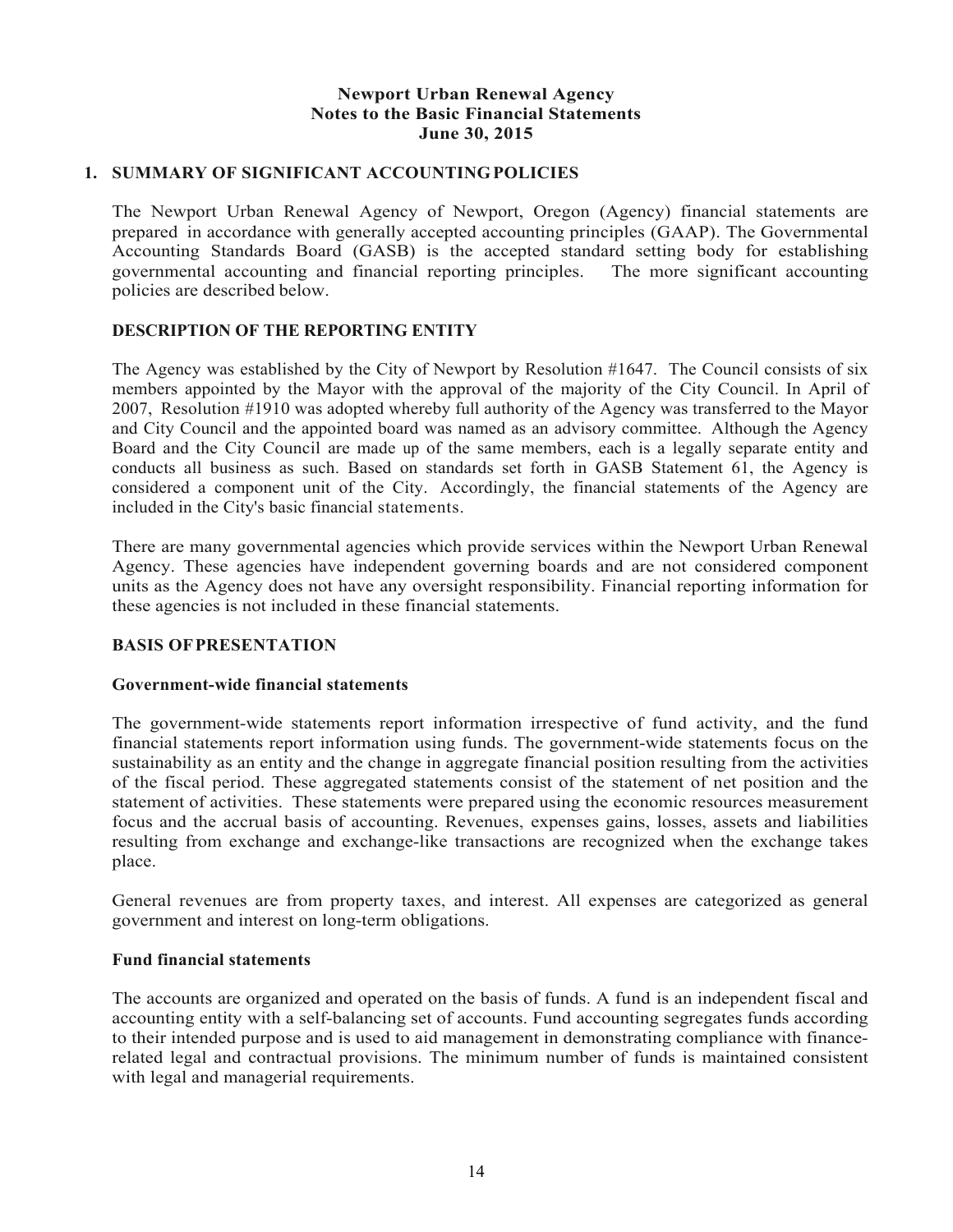#### **1. SUMMARY OF SIGNIFICANT ACCOUNTINGPOLICIES ( Continued)**

#### **BASIS OF PRESENTATION (Continued)**

#### **Fund financial statements (continued)**

Governmental fund financial statements are reported using the current financial resources measurement focus and the modified accrual basis of accounting. Revenues are recognized as soon as they are both measurable and available. Revenues are considered to be available when they are collectible within the current period or soon enough thereafter to pay liabilities of the current period. For this purpose, the agency considers revenues to be available if they are collected within 60 days of the end of the current fiscal period. Expenditures generally are recorded when a liability is incurred, as under accrual accounting. However, debt service expenditures are recorded only when payment is due. Capital asset acquisitions are reported as expenditures in the governmental funds and proceeds from general long-term debt and acquisitions under capital leases are reported as other financing sources.

Property taxes and interest associated with the current fiscal period are considered to be susceptible to accrual and so have been recognized as revenues of the current period. All other revenue items are considered to be measurable and available only when cash is received.

There are two funds in the Urban Renewal Agency and both are major governmental funds:

#### **General**

This fund tracks the capital projects being built in the South Beach Urban Renewal District in conjunction with the City of Newport's capital projects fund. The major sources of revenue are property taxes and state grants when available.

#### **Debt Service**

The fund pays for or makes special payments to the City's debt service funds to pay the principal and interest on outstanding debt utilized to finance the projects. The major source of revenue comes from property taxes.

#### **BUDGETS**

A budget is prepared for the governmental funds in accordance with the legal requirements set forth in the Oregon Local Budget Law. The budget process begins early in each fiscal year with the establishment of the budget committee. Recommendations are developed through late winter with the budget committee approving the budget in early spring. Public notices of the budget hearing are generally published i n early spring with a public hearing being held approximately three weeks later. The budget may be amended prior to adoption. However, budgeted expenditures for each fund may not be increased by more than ten percent. The budget is then adopted, appropriations are made, and the tax levy declared no later than June 30.

While financial position, results of operations, and changes in fund balance/net position are reported on the basis of accounting principles generally accepted in the United States of America (GAAP), the budgetary basis of accounting differs from generally accepted accounting principles. The budgetary statements provided as part of supplementary information elsewhere in this report are presented on the budgetary basis to provide a meaningful comparison of actual results with the budget. The budgetary basis of accounting differs in that capital outlay expenditures, including items below the capitalization level, are expensed when purchased, debt, including debt issuance costs, are expensed when paid, property taxes are recorded when received instead of when levied, and depreciation is not recorded. Taxes receivable are not recorded as revenue until collected and inventories are budgeted as expenditures when purchased.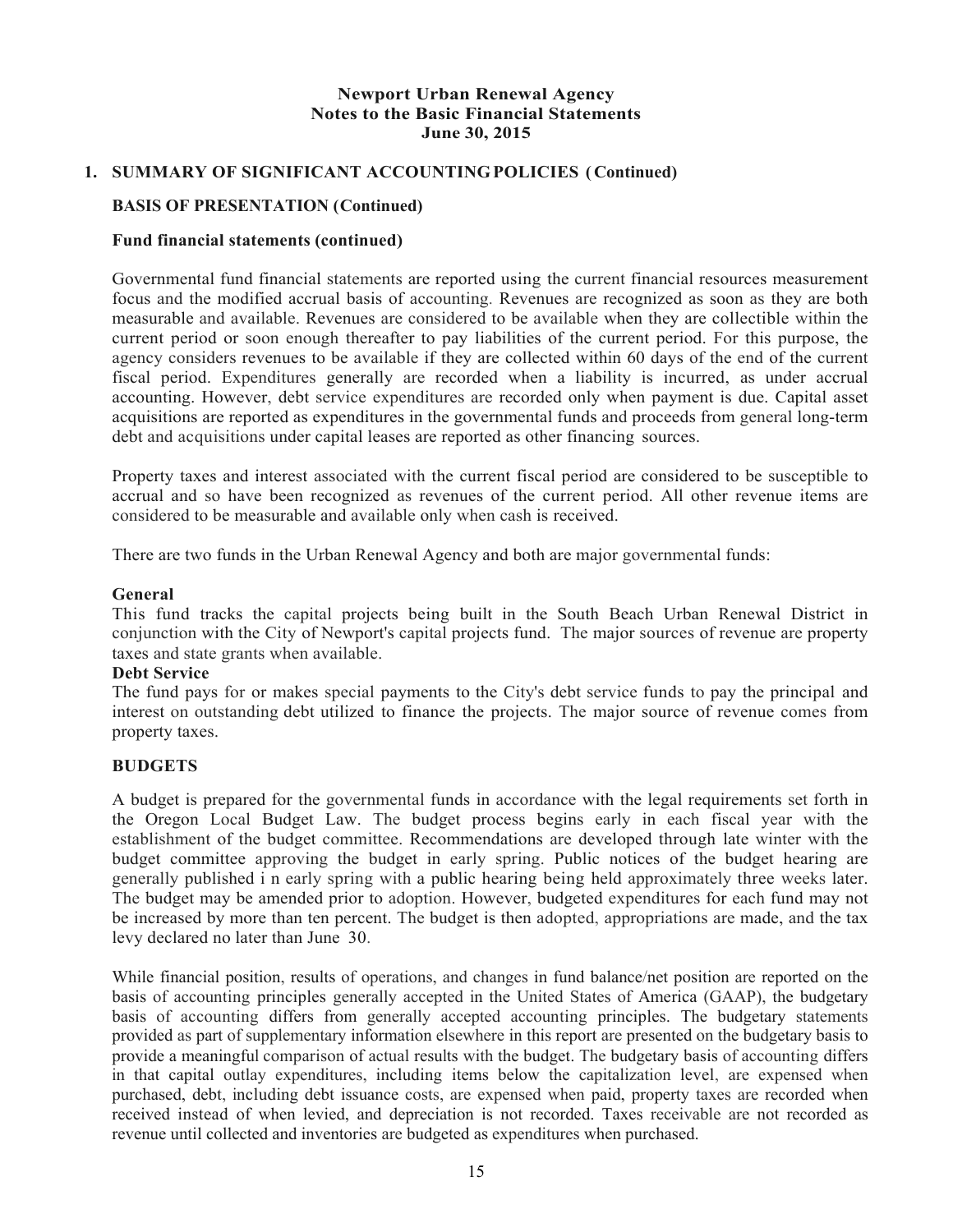#### **1. SUMMARY OF SIGNIFICANT ACCOUNTINGPOLICIES ( Continued)**

#### **BUDGETS (Continued)**

The expenditure budgets are appropriated at the following levels:

#### **LEVEL OF CONTROL**

Personal services Materials and services Capital outlay Debt service Operating contingency

Expenditures cannot legally exceed the above appropriation levels except in the case of grants which could not be estimated at the time of budget adoption. Appropriations lapse at the fiscal year end. Management may amend line items in the budget without Council approval as long as appropriation levels (the legal level of control) are not changed. Supplemental appropriations may occur if the Council approves them due to a need which exists which was not determined at the time the budget was adopted.

#### **PROPERTY TAXES AND PROPERTY TAXES RECEIVABLE**

Uncollected real and personal property taxes are reflected on the statement of net position and the balance sheet as receivables. Uncollected taxes are deemed by management to be substantially collectible or recoverable through liens; therefore, no allowance for uncollectible taxes has been established. All property taxes receivable are due from property owners within the City of Newport boundaries. Under state law, county governments are responsible for extending authorized property tax levies, computing tax rates, billing and collecting all property taxes, and making periodic distributions of collections to entities levying taxes. Property taxes become a lien against the property when levied on July 1st of each year and are payable in three installments due on November 15th, February 15th and May 15th. Discounts are allowed if the amount due is received by November 15th. Taxes unpaid and outstanding on May 16th are considered delinquent. Property tax collections are distributed monthly except for November, when such distributions are made weekly.

Taxes collected within approximately sixty days of the fiscal year end are recognized as revenue in the fund statements. The remaining balance of property taxes receivable is recorded as unavailable revenue as it is not considered by management to be available to finance operations of the current period.

#### **CAPITAL ASSETS**

The Agency reports as capital assets real property that has been acquired for redevelopment which the Agency has legal title and responsibility for management and maintenance. Other capital assets acquired by the Agency which are transferred to the City of Newport are not reported by the Agency.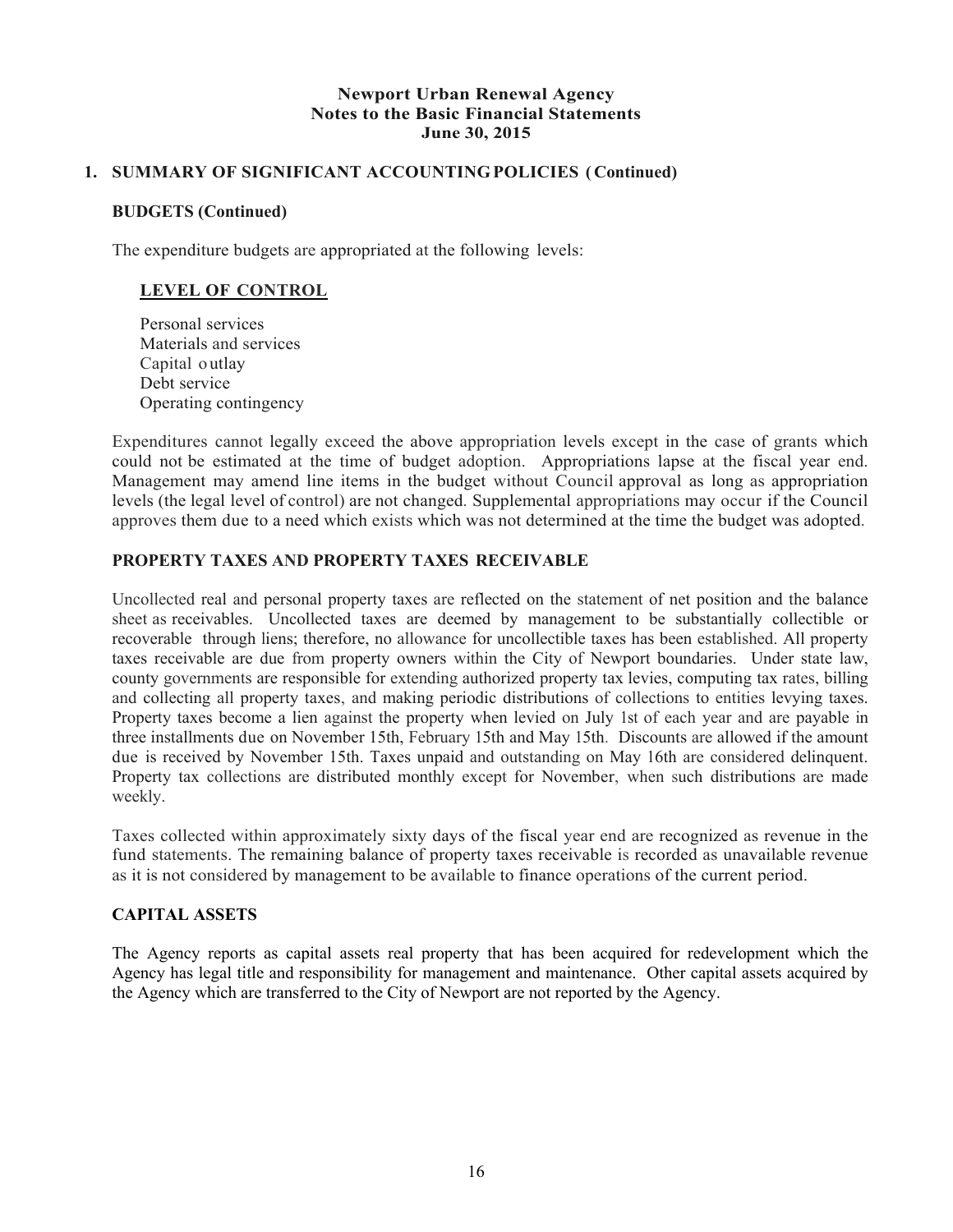#### **1. SUMMARY OF SIGNIFICANT ACCOUNTINGPOLICIES ( Continued)**

#### **LONG-TERM OBLIGATIONS**

Long-term obligations are reported in the government-wide financial statements as liabilities. The governmental individual fund financial statements do not report long-term obligations because they do not require the use of current financial resources.

#### **FUND BALANCE**

GASB Statement No. 54, *Fund Balance Reporting and Governmental Fund-type Definitions,* establishes fund balance classifications that comprise a hierarchy based primarily on the extent to which a government is bound to observe constraints imposed on the use of the resources reported in governmental funds. Under this standard, the fund balance classifications are as follows:

- Nonspendable represents amounts that are not in a spendable form. The nonspendable fund balance represents inventories and prepaid items.
- Restricted represents amounts that are legally restricted by outside parties for a specific purpose (such as debt covenants, grant requirements, donor requirements, or other governments) or are restricted by law (constitutionally or by enabling legislation).
- Committed represents funds formally set aside by the governing body for a particular purpose. The use of committed funds would be approved by resolution.
- Assigned represents amounts that are constrained by the expressed intent to use resources for specific purposes that do not meet the criteria to be classified as restricted or committed. Intent can be stipulated by the governing body or by an official to whom that authority has been given by the governing body. Both the Finance Director and Assistant Finance Director have been given the authority to assign fund balances.
- Unassigned is the residual classification of the General Fund. Only the General Fund may report a positive unassigned fund balance. Other govern mental funds would report any negative residual fund balance as unassigned.

The governing body has approved the following order of spending regarding fund balance categories: Restricted resources are spent first when both restricted and unrestricted (committed, assigned or unassigned) resources are available for expenditures. When unrestricted resources are spent, the order of spending is committed (if applicable), assigned (if applicable) and unassigned.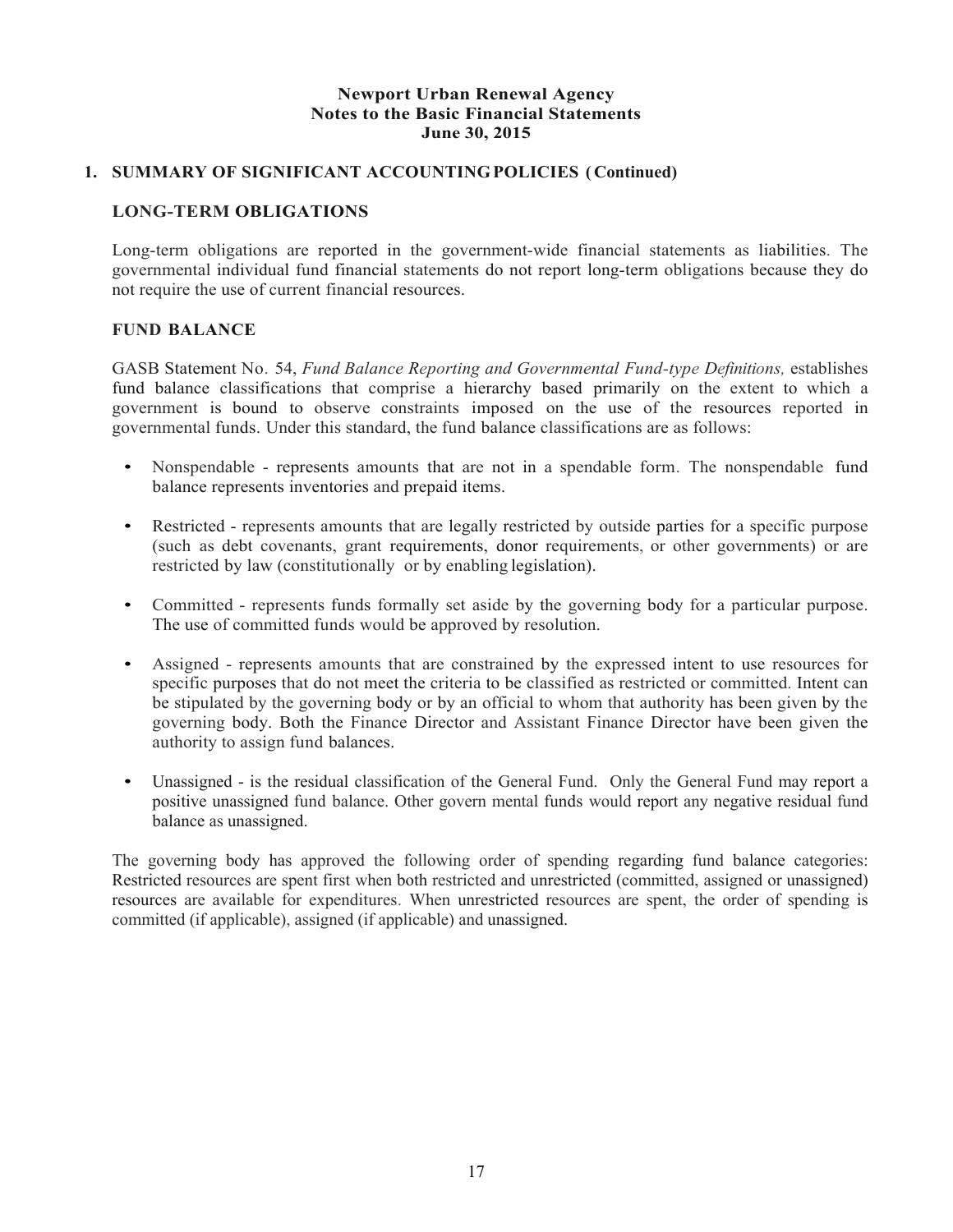#### **1. SUMMARY OF SIGNIFICANT ACCOUNTINGPOLICIES ( Continued)**

#### **NET POSITION**

Net position is comprised of the various net earnings from operations, non-operating revenues, expenses and contributions of capital. Net position is classified in the following three categories:

- Net investment in capital assets -consists of all capital assets, net of accumulated depreciation and reduced by any outstanding balances of any bonds or other borrowings that are attributable to the acquisition, construction, or improvement of those assets.
- Restricted -consists of external constraints placed on asset use by creditors, grantors, contributors, or laws or regulations of other governments or constraints imposed by law through constitutional provisions or enabling legislation.
- Unrestricted consists of all other assets that are not included in the other categories previously mentioned.

#### **DEFERRED INFLOWS OF RESOURCES**

In addition to liabilities, the statement of financial position will sometimes report a separate section for deferred inflows of resources. This separate financial statement element, deferred inflows of resources, represents an acquisition of net position that applies to a future period(s) and so will not be recognized as an inflow of resources (revenue) until that time. The Agency has only one type of item which qualifies for reporting in this category. Accordingly, the item, unavailable revenue, is reported only in the governmental funds balance sheet. The governmental funds report unavailable revenues for property taxes. This amount is deferred and recognized as an inflow of resources in the period that the amount becomes available.

#### **2. CASH AND INVESTMENTS**

State statutes govern the cash management policies. Statutes authorize investment in bankers' acceptances, time certificates of deposit, repurchase agreements, obligations of the United States and its agencies and instrumentalities, and the Oregon State Treasurer's Local Government Investment Pool.

#### **DEPOSITS**

Deposits with financial institutions include bank demand deposits. Oregon Revised Statutes require deposits to be adequately covered by federal depository insurance or deposited at an approved depository as identified by the Treasury.

Cash is pooled with the City of Newport. Please refer to the City's basic financial statements, issued under separate cover, for additional information pertaining to the nature and collateralization of the City's cash and investments.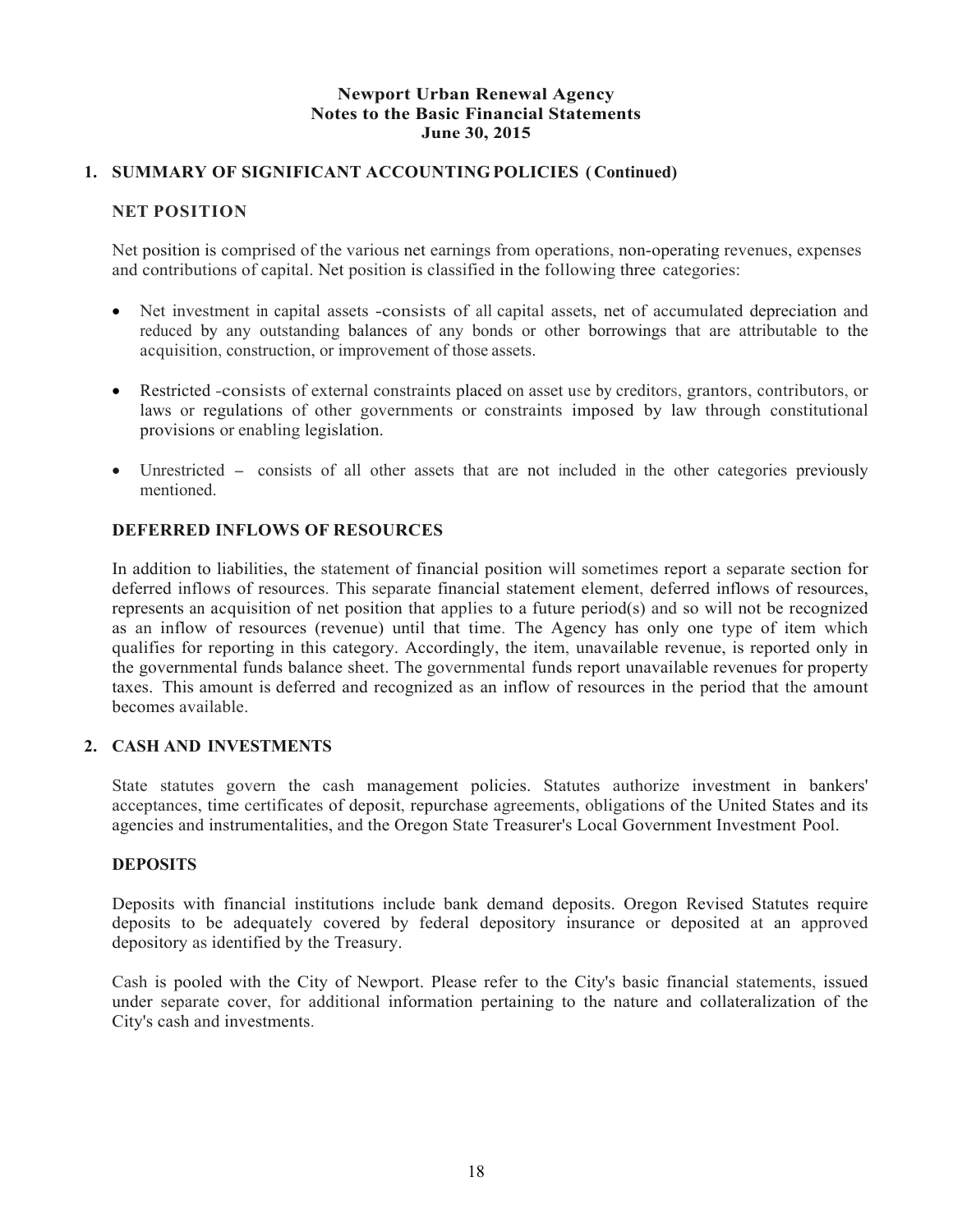#### **2. CASH AND INVESTMENTS**

#### **INVESTMENTS**

The State Treasurer's Local Government Investment Pool is not registered with the U.S. Securities and Exchange Commission as an investment company. The Oregon Revised Statutes and the Oregon Investment Council govern the State's investment policies. The State Treasurer is the investment officer for the Council and is responsible for all funds in the State Treasury. These funds must be invested, and the investments managed, as a prudent investor would, exercising reasonable care, skill and caution. Investments in the Fund are further governed by portfolio guidelines issued by the Oregon Short-Term Fund Board, which establish diversification percentages and specify the types and maturities of investments. The portfolio guidelines permit securities lending transactions as well as investments in repurchase agreements and reverse repurchase agreements.

Amounts in the State Treasurer's Local Government Investment Pool are not required to be collateralized. There is no material difference between the fair value of the Agency's position in the LGIP and the value of the pool shares at June 30, 2015. There were no known violations of legal or contractual provisions for deposits and investments during the fiscal year.

#### Interest Rate Risk

Oregon Revised Statutes require investments to not exceed a maturity of 18 months, except when the local government has adopted a written investment policy that was submitted to and reviewed by the OSTFB. There are no investments that have a maturity date.

#### Credit Risk - Deposits

In the case of deposits, this is the risk that in the event of a bank failure, the deposits may not be returned. There is no deposit policy for custodial credit risk.

#### Credit Risk - Investments

Oregon Revised Statutes do not limit investments as to credit rating for securities purchased from US Government Agencies or USGSE. The State Investment Pool is not rated.

#### Concentration of Credit Risk

At June 30, 2015, investments were comingled with the City of Newport investments. 100% of total City of Newport investments were in the State Treasurer's Investment Pool. State statutes do not limit the percentage of investments in this instrument.

#### **3. CAPITAL ASSETS**

Activity in the Agency's capital assets is as follows:

|      |  | July 1, 2014 Acquisitions Dispositions June 30, 2015 |  |  |
|------|--|------------------------------------------------------|--|--|
| Land |  | $-$ \$ 1,535,015 \$ $-$ \$ 1,535,015                 |  |  |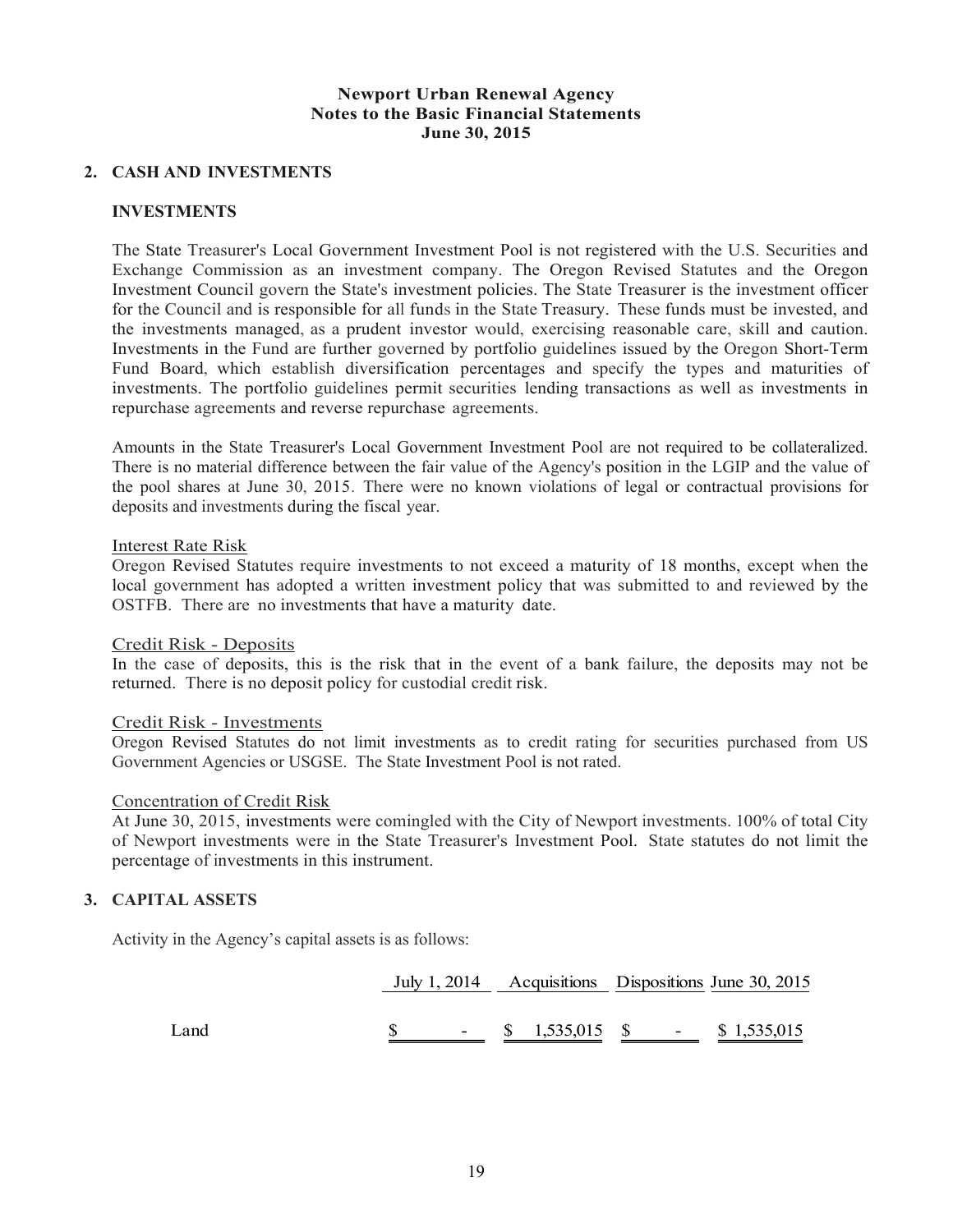#### **4. LONG-TERM DEBT**

#### Tax Exempt Series 2007 Bonds

In May 2007, Urban Renewal bonds were issued with an interest rate of 5.25% in the total amount of \$900,000. The purpose of the bonds was to finance the 4B Storm Drain Project in South Beach. The bonds mature June 2017, with the current balance outstanding at year-end of \$219,000.

Annual requirements to repay the loan are as follows:

| Year Ending |           |              |          |               |
|-------------|-----------|--------------|----------|---------------|
| June 30     | Principal |              | Interest | Total         |
|             |           |              |          |               |
| 2016        | 107,000   | <sup>S</sup> | 11,498   | \$<br>118,498 |
| 2017        | 112,000   |              | 5,880    | 117,880       |
|             |           |              |          |               |
| Totals      | 219,000   |              | 17,378   | 236,378       |

#### Tax Exempt Series 2008 Bonds

In May 2008, bonds with an interest rate of 4.25% in the amount of \$2,530,000 were issued. The purpose of the bonds was to finance infrastructure improvements related to Oregon Coast Community College campus and various other infrastructure projects in South Beach. The bonds mature June 2018, with the current balance outstanding at year-end of \$875,000.

Annual repayments are as follows:

| Year Ending |               |   |          |               |
|-------------|---------------|---|----------|---------------|
| June $30$   | Principal     |   | Interest | Total         |
|             |               |   |          |               |
| 2016        | \$<br>280,000 | S | 37,188   | \$<br>317,188 |
| 2017        | 290,000       |   | 25,288   | 315,288       |
| 2018        | 305,000       |   | 12,963   | 317,963       |
|             |               |   |          |               |
| Totals      | 875,000       | S | 75,439   | 950,439       |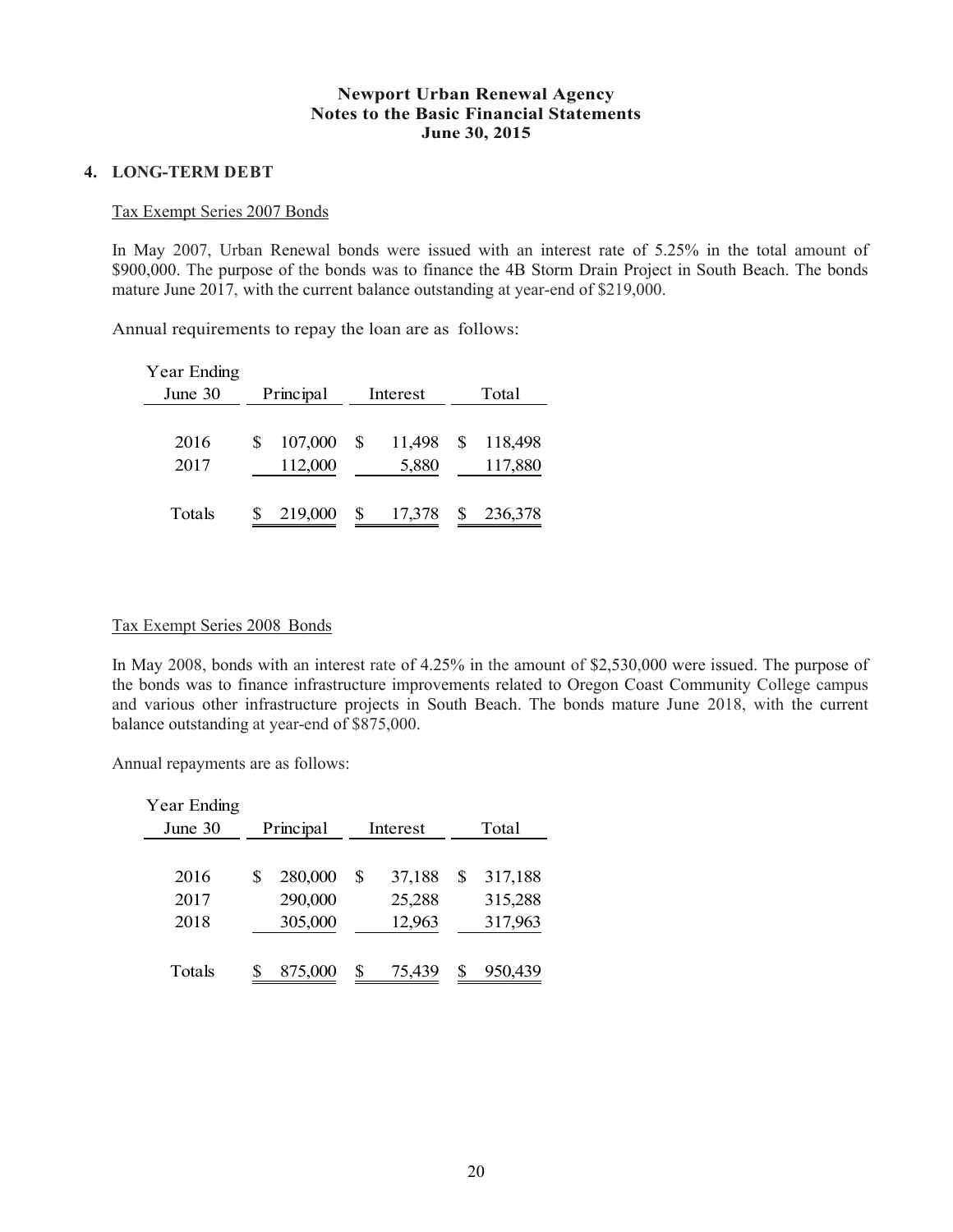#### **3. LONG-TERM DEBT (Continued)**

#### Full Faith & Credit Refunding Obligations, Series 2010B

In July 2010, Full Faith & Credit Refunding Obligations, Series 2010B was issued in the amount of \$8,465,000 to refinance one loan agreement with the Oregon DEQ (loan #68931) and two loan agreements with the Oregon Business Development Department (OBDD), formerly the Oregon Economic and Community Development Department (OECDD), which were issued to help finance a portion of the City's sewer treatment plant. An additional \$2,000,000 was borrowed as part of the refunding to help finance transportation infrastructure improvements, which has enhance access to the Pacific Marine Operation Center. The DEQ loan was considered a current refunding and was called July 14, 2010. The OBDD loans advanced refunded, whereby \$3,711,619 was used to purchase United States Government obligations, which were deposited into an escrow account. These funds were sufficient to call the bonds on January 1, 2011. The new bonds were issued at a premium of \$276,407 with bond issue cost totaling \$129,484. Interest range from 2.0 percent to 4.5 percent, with a final maturity of June 15, 2023. As of June 30, 2015, the outstanding balance is \$5,270,000. Annual debt service requirements to maturity for this bond is as follows:

| Year Ending |                       |    |         |    |           |
|-------------|-----------------------|----|---------|----|-----------|
| June 30     | Principal<br>Interest |    |         |    | Total     |
|             |                       |    |         |    |           |
| 2016        | \$<br>595,000         | \$ | 190,463 | \$ | 785,463   |
| 2017        | 660,000               |    | 177,075 |    | 837,075   |
| 2018        | 775,000               |    | 150,675 |    | 925,675   |
| 2019        | 975,000               |    | 122,800 |    | 1,097,800 |
| 2020        | 670,000               |    | 93,550  |    | 763,550   |
| 2021-2023   | 1,595,000             |    | 129,000 |    | 1,724,000 |
| Totals      | 5,270,000             | \$ | 863,563 | S  | 6,133,563 |

In March 2015, the South Beach Urban Renewal District completed a bank borrowing, Series 2015A & 2015B, totaling \$5,456,000 to finance property acquisitions, infrastructure projects, and a trail project in the South Beach urban growth area. The interest rate ranges from 2.45 percent to 3.45 percent. Final maturity is June 1, 2025. As of June 30, 2015, the outstanding balance is \$5,456,000. Annual debt service requirements to maturity for this bond is as follows:

| Year Ending |                 |          |             |                 |
|-------------|-----------------|----------|-------------|-----------------|
| June 30     | Principal       | Interest |             | Total           |
|             |                 |          |             |                 |
| 2016        | \$<br>117,000   | \$       | 179,011     | \$<br>296,011   |
| 2017        | 100,000         |          | 146,807     | 246,807         |
| 2018        | 130,000         |          | 143,309     | 273,309         |
| 2019        | 280,000         |          | 138,762     | 418,762         |
| 2020        | 624,000         |          | 129,321     | 753,321         |
| 2021        | 865,000         |          | 107,140     | 972,140         |
| 2022-2026   | 3,340,000       |          | 222,949     | 3,562,949       |
| Totals      | \$<br>5,456,000 |          | \$1,067,299 | \$<br>6,523,299 |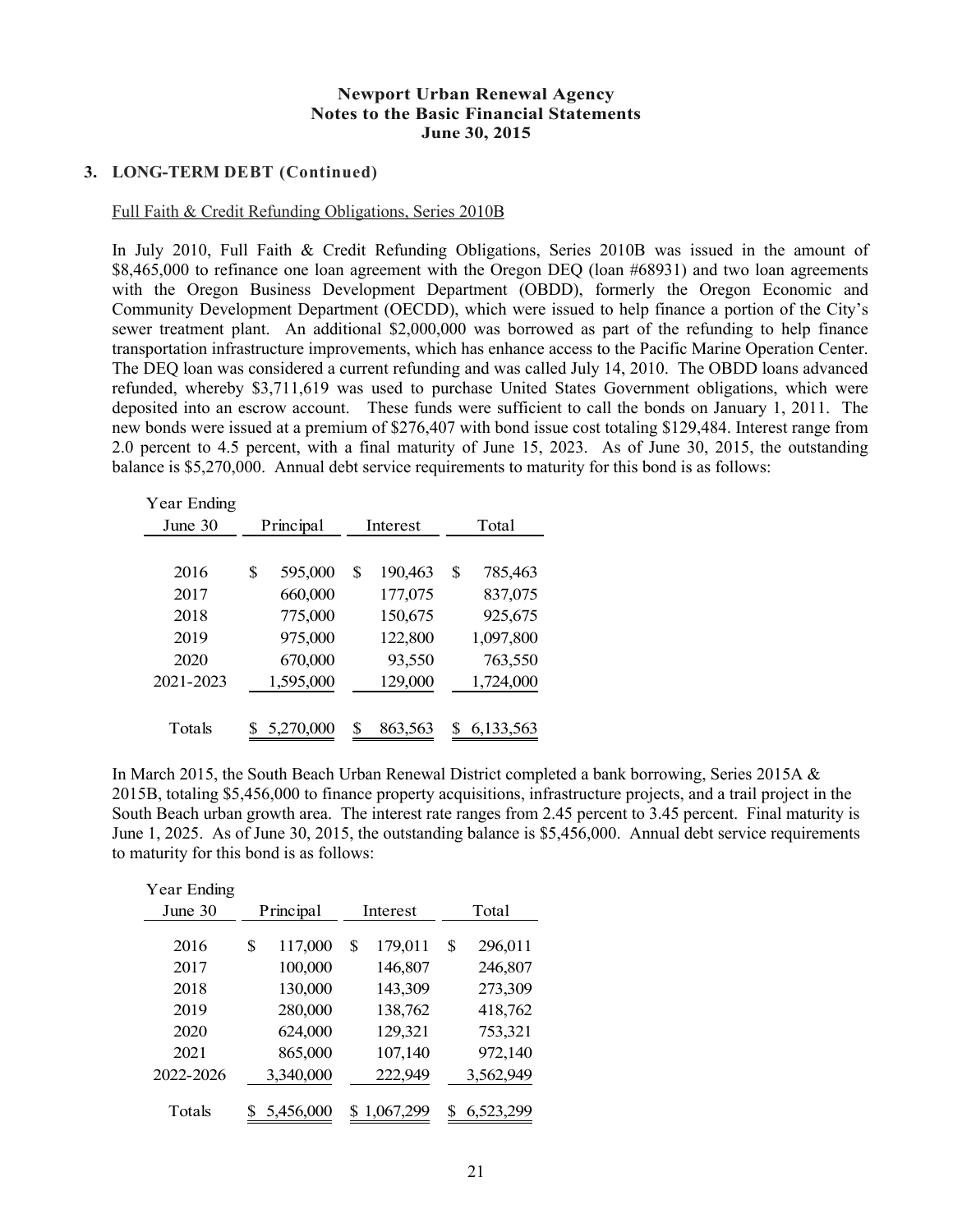#### **3. LONG-TERM DEBT (Continued)**

Changes in long-term obligations for the year ended June 30, 2015 are as follows:

|                                | Beginning<br>Balance |           |                      |                         |   | Ending<br>Balance |    | Due<br>Within |
|--------------------------------|----------------------|-----------|----------------------|-------------------------|---|-------------------|----|---------------|
|                                | July 1, 2014         |           | Increases            | Decreases June 30, 2015 |   |                   |    | 1 Year        |
| 2007 Urban Renewal Bond        | S                    | 321,000   | -S<br>$\blacksquare$ | \$102,000               | S | 219,000           | -S | 107,000       |
| 2008 Urban Renewal Bond        |                      | 1,145,000 |                      | 270,000                 |   | 875,000           |    | 280,000       |
| Full Faith and Credit Refund   |                      |           |                      |                         |   |                   |    |               |
| <b>Obligation Series 2010B</b> | 5,840,000            |           |                      | 570,000                 |   | 5,270,000         |    | 595,000       |
| 2015 A&B Urban Renewal Funding |                      |           | 5,456,000            |                         |   | 5,456,000         |    | 117,000       |
|                                |                      |           |                      |                         |   |                   |    |               |
| Totals                         | 7,306,000            |           | \$5,456,000          | \$942,000               |   | \$11,820,000      |    | 1,099,000     |

#### **4. RISK MANAGEMENT**

There is exposure to various risks of loss related to torts; errors and omissions; and natural disasters. The Agency is covered by The City of Newport's commercial insurance to minimize its exposure to these risks. Settled claims have not exceeded coverage for the last three years.

#### **5. PROPERTY TAX LIMITATION**

The State of Oregon imposes a constitutional limit on property taxes for schools and non-school government operations. School operations include community colleges, local school districts, and education service districts. The limitation provides that property taxes for non-school operations are limited to \$10.00 for each \$1,000 of property market value. This limitation does not apply to taxes levied for principal and interest on general obligation bonded debt.

The State further reduced property taxes by replacing the previous constitutional limits on tax bases with a rate and value limit in 1997. This reduction is accomplished by rolling property values back to their 1995-96 values less I0% and limiting future tax value growth of each property to no more than 3% per year, subject to certain exceptions. Taxes levied to support bonded debt are exempted from the reductions. The State Constitution sets restrictive voter approval requirements for most tax and many fee increases and new bond issues, and requires the State to minimize the impact to school districts from the impact of the tax cuts.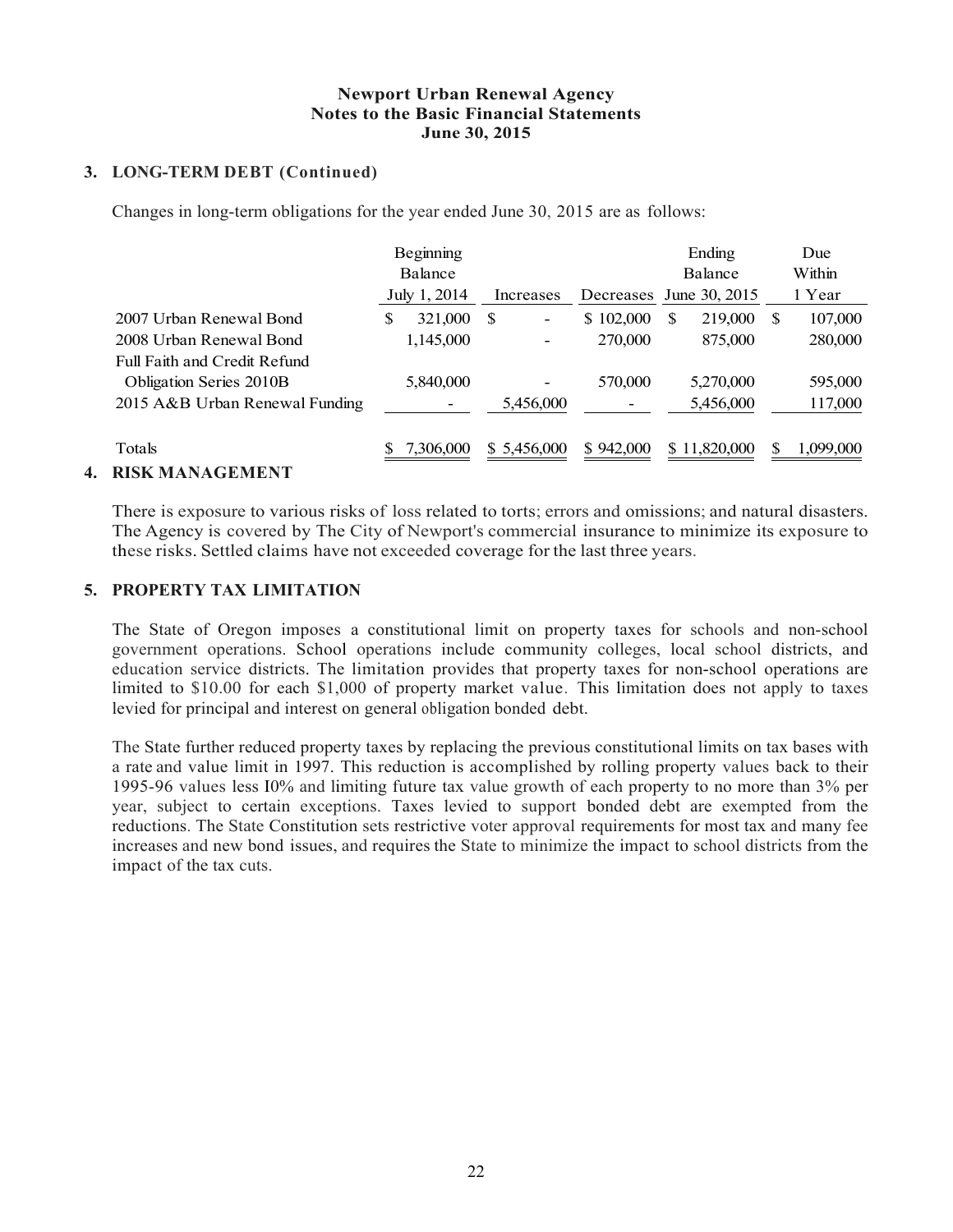#### **6. PRIOR PERIOD ADJUSTMENT**

The statements of net position and activities have been restated due to the following reason:

- 1. The statement of net position previously included capital assets acquired or constructed by the Urban Renewal Agency which have been transferred to the City of Newport have been removed.
- 2. The statement of net position previously included an amount due from the City of Newport. It has been determined that this amount was recorded in error and has been removed.
- 3. The outstanding balance for the South Beach Bonds, Series 2010A has been corrected.

The restated net position is as follows:

| Beginning net position                            | \$14,516,625 |
|---------------------------------------------------|--------------|
| Adjustments:                                      |              |
| 1. Removal of capital assets                      | (14,520,678) |
| 2. Removal of amount due from the City of Newport | (546,069)    |
| 3. Correct balance of long-term obligations       | (4,460,201)  |
| Restated beginning net position                   | (5,010,323)  |

#### **7. SUBSEQUENT EVENTS**

The City of Newport adopted two new Urban Renewal areas on October  $5<sup>th</sup>$ , 2015, ordinances 2083 and 2086. The areas are the McLean Point Urban Renewal Plan (MPURA) and the Northside Urban Renewal Plan (NURA). The MPURA is 73.44 acres which will provide up to \$2 million in bonding capacity and will generate a projected tax increment of \$3.2 million over the duration of the plan, which is 20 years; with plans to complete it in sixteen years. The NURA is 545.9 acres, will allow for \$40 million of bonding capacity, and is projected to capture \$67 million in tax increment revenue over a 25-year period. These resources will be available for various improvements in each of the areas which will lead to an increase in the long-term tax base for the city and other taxing entities.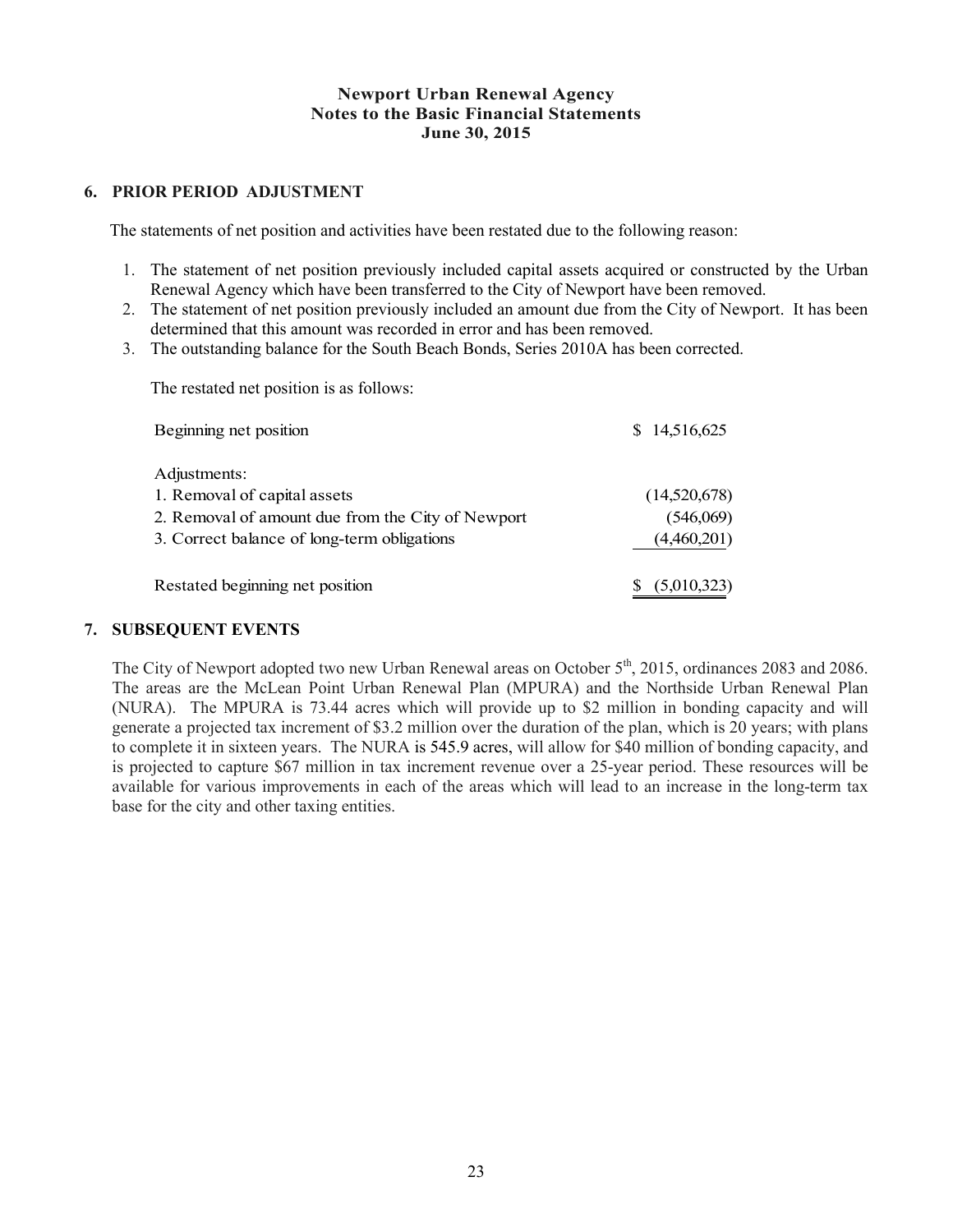## **SUPPLEMENTARY DATA**

Budget and actual schedule for Debt Service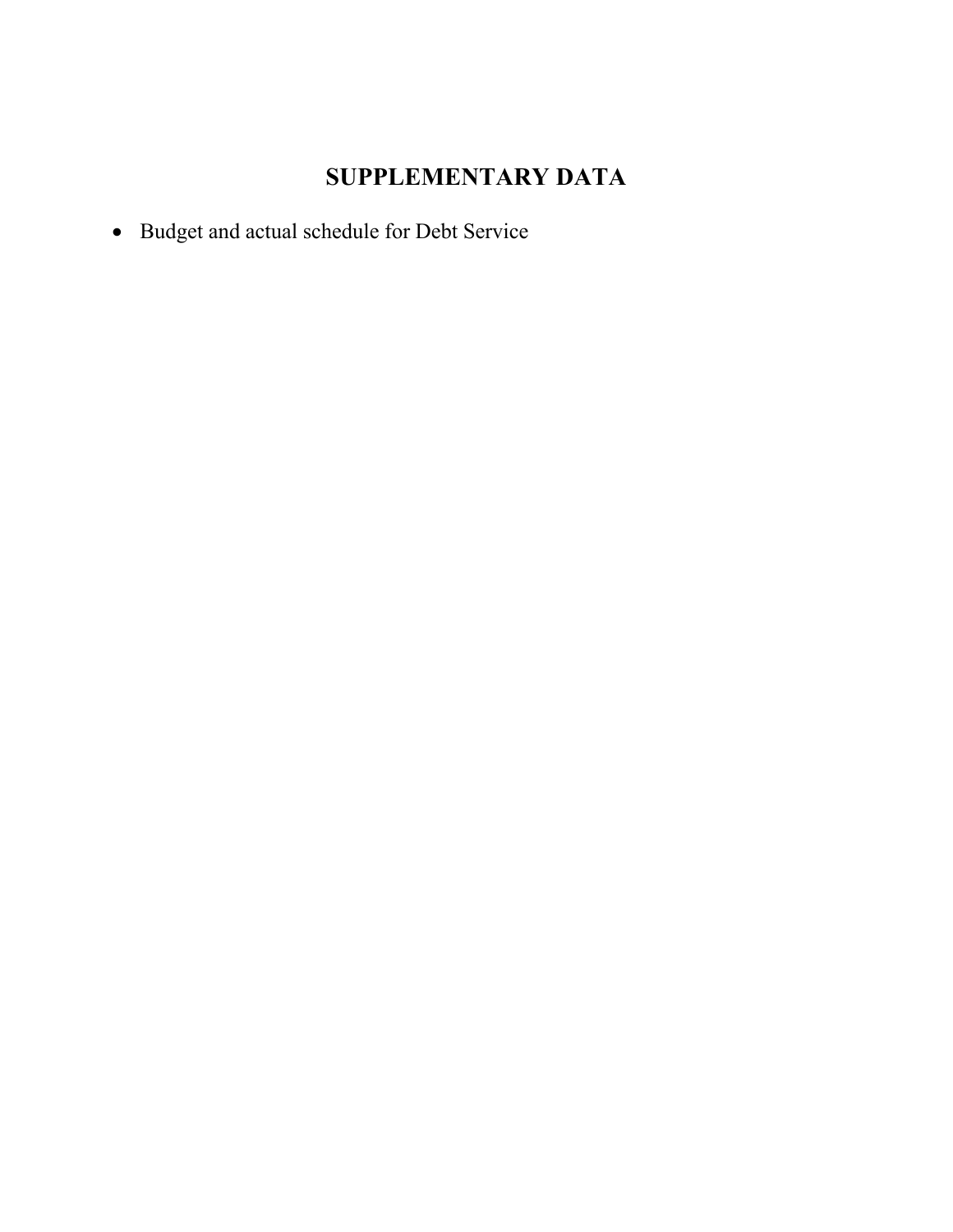#### **NEWPORT URBAN RENEWAL AGENCY DEBT SERVICE FUND SCHEDULE OF REVENUES AND EXPENDITURES - BUDGET AND ACTUAL**

for the year ended June 30, 2015

|                                    |    | Original<br><b>Budget</b> | Final<br><b>Budget</b> |                          | Actual |           | Over<br>(Under) |  |
|------------------------------------|----|---------------------------|------------------------|--------------------------|--------|-----------|-----------------|--|
| <b>Revenues</b>                    |    |                           |                        |                          |        |           |                 |  |
| Current property taxes             | \$ | $\sim$                    | - \$                   | $\overline{\phantom{a}}$ | \$     | 1,808,498 | 1,808,498<br>\$ |  |
| Delinquent property taxes          |    |                           |                        | $\overline{\phantom{a}}$ |        | 82.423    | 82,423          |  |
| Interest on investments            |    | 100                       |                        | 100                      |        | 18,454    | 18,354          |  |
| Total revenues                     |    | 100                       |                        | 100                      |        | 1,909,375 | 1,909,275       |  |
| <b>Other financing sources</b>     |    |                           |                        |                          |        |           |                 |  |
| Payment from City of Newport       |    | 662,160                   |                        | 662,160                  |        |           |                 |  |
| Total other financing sources      |    | 662,160                   |                        | 662,160                  |        |           | (662,160)       |  |
| <b>Fund balance, beginning</b>     |    |                           |                        |                          |        | 1,883,198 | 1,883,198       |  |
| Amount available for appropriation |    | 662,260                   |                        | 662,260                  |        | 3,792,573 | \$3,130,313     |  |

|                            | Original                 | Final         |                          | (Over)        |  |
|----------------------------|--------------------------|---------------|--------------------------|---------------|--|
| <b>Expenditures</b>        | <b>Budget</b>            | <b>Budget</b> | Actual                   | Under         |  |
| Urban renewal debt service | $\overline{\phantom{a}}$ |               | 1,215,078                | \$(1,215,078) |  |
| 2014 Water Revenue Bond    | 331.080                  | 331,080       | $\overline{\phantom{0}}$ | 331,080       |  |
| Total expenditures         | 331.080                  | 331,080       | 1,215,078                | (883,998)     |  |
| Fund balance, ending       |                          |               | \$2,577,495              |               |  |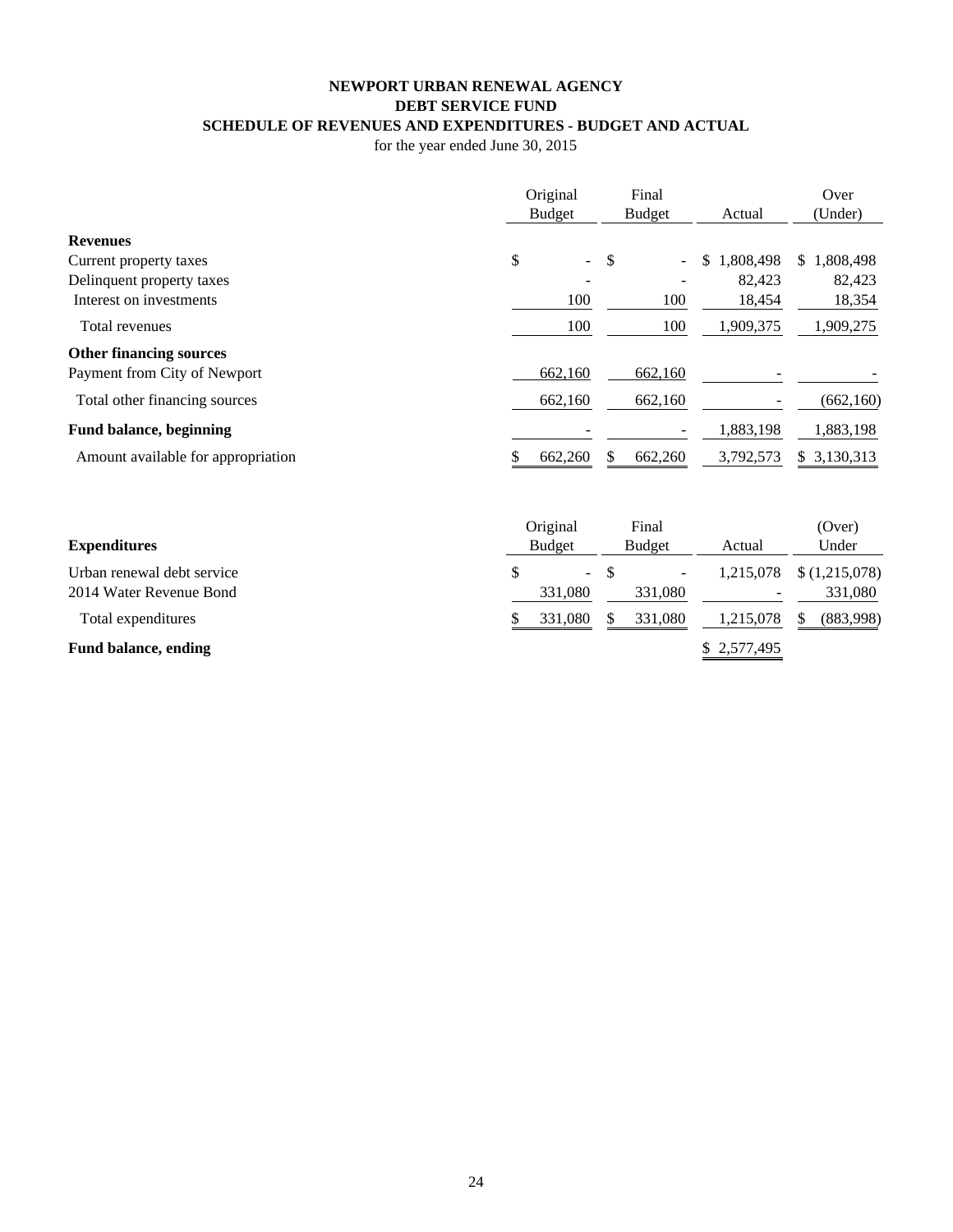1255 Lee Street SE Suite 210 Salem Oregon 97302 | P 503.585.7751 | F 503.370.3781 408 N Third Avenue Stayton Oregon 97383 | P 503.769.2186 | F 503.769.4312 200 Calapooia Street SW Albany Oregon 97321 | P 541.928.3354 | F 541.967.7668

www.bcsllc.com

#### **INDEPENDENT AUDITOR'S REPORT REQUIRED BY OREGON STATE REGULATIONS**

Agency Officials NEWPORT URBAN RENEWAL AGENCY Newport, Oregon

We have audited, in accordance with auditing standards generally accepted in the United States of America, the basic financial statements of the **NEWPORT URBAN RENEWAL AGENCY** as of and for the year ended June 30, 2015, and have issued our report thereon dated February 1, 2016.

#### **Compliance**

As part of obtaining reasonable assurance about whether the Agency's financial statements are free of material misstatement, we performed tests of its compliance with certain provisions of laws, regulations, contracts, and grants, including the provisions of Oregon Revised Statutes as specified in Oregon Administrative Rules 162-10-000 through 162-10-320 of the Minimum Standards for Audits of Oregon Municipal Corporations, noncompliance with which could have a direct and material effect on the determination of financial statements amounts. However, providing an opinion on compliance with those provisions was not an objective of our audit, and accordingly, we do not express such an opinion.

We performed procedures to the extent we considered necessary to address the required comments and disclosures which included, but were not limited to the following:

- **Deposit of public funds with financial institutions (ORS Chapter 295).**
- **Indebtedness limitations, restrictions and repayment.**
- **Budgets legally required (ORS Chapter 294).**
- **Insurance and fidelity bonds in force or required by law.**
- **Programs funded from outside sources.**
- **Authorized investment of surplus funds (ORS Chapter 294).**
- **Public contracts and purchasing (ORS Chapters 279A, 279B, 279C).**